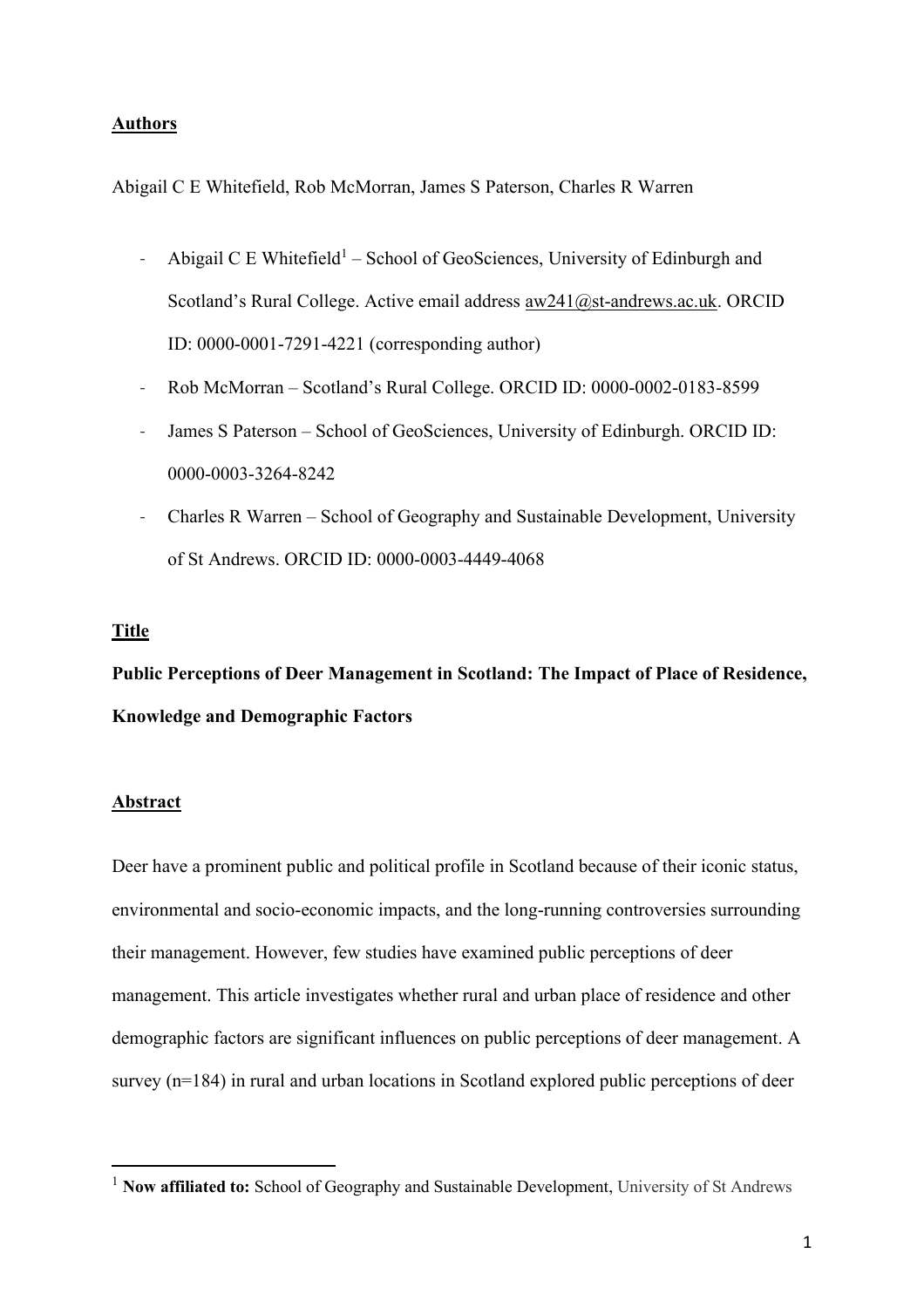management in contrasting localities. Place of residence, demographic information and selfreported knowledge levels were analysed to examine their impact on perceptions. Respondents generally agreed that deer management is necessary, with fencing and culling the first and second most preferred management options. Rural or urban place of residence had a limited influence on opinions of deer management, with engagement in land-based employment playing a more important role. Self-reported understanding of deer management was the most important factor in shaping opinions; those with greater knowledge were more likely to support deer culling. The findings suggest that improved public education concerning the need for deer management would be beneficial, increasing public understanding of management practices.

## **Keywords**

Scotland, public perceptions, deer management, environmental studies

#### **Word count**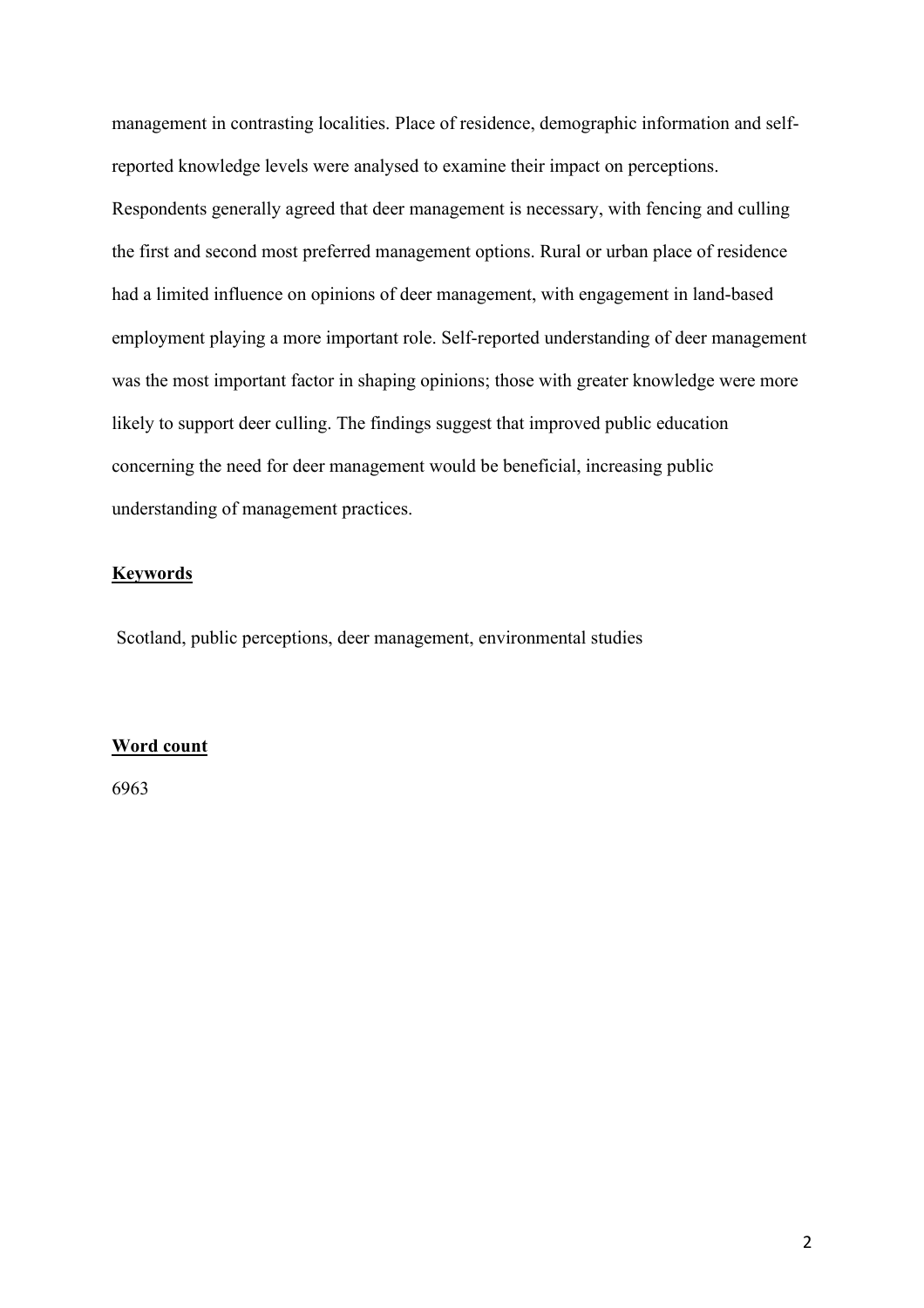## **Introduction**

Wild deer, specifically red deer, are an iconic Scottish animal and are often perceived as symbolic of Scotland's natural heritage (Scottish Government, 2014; Warren, 2009). However, as wild deer populations in Scotland have steadily expanded, associated environmental and social impacts have grown, as has been apparent in North America for many decades (Fulton et al., 2004; Kilpatrick & LaBonte, 2003; NatureScot, 2016). Wild deer in Scotland have *'res nullius'* status under Scots Law, meaning that they are a shared resource belonging to nobody until they are captured or killed, which can lead to conflict over their management (Pepper et al., 2019). Deer have long been the focus of contentious debates in Scotland, and proactive management is regarded as an 'unavoidable necessity' to keep populations to sustainable densities (Pepper et al., 2019; Warren, 2009, p. 331).

With the need for more deer management comes increasing apprehension about public reactions, as public perceptions can have a significant effect on the success of wildlife management (Bremner & Park, 2007; Urbanek et al., 2012; Van der Wal et al., 2014). Understanding public perceptions of deer management can help to reduce conflict by allowing perceptions to inform management policies, thereby increasing their effectiveness (Bremner & Park, 2007; D. Green et al., 1997; Van der Wal et al., 2014).

Since the 19<sup>th</sup> century, deer populations have predominantly been kept high by sporting estates in Scotland, and this has led to conflicts with foresters and crofters who have suffered the consequences of high deer densities (Pepper et al., 2019; Warren, 2009). Deer are managed under the 'voluntary principle', with landowners having the final say on how many deer to cull (Pepper et al., 2019). Although there have been calls for statutory deer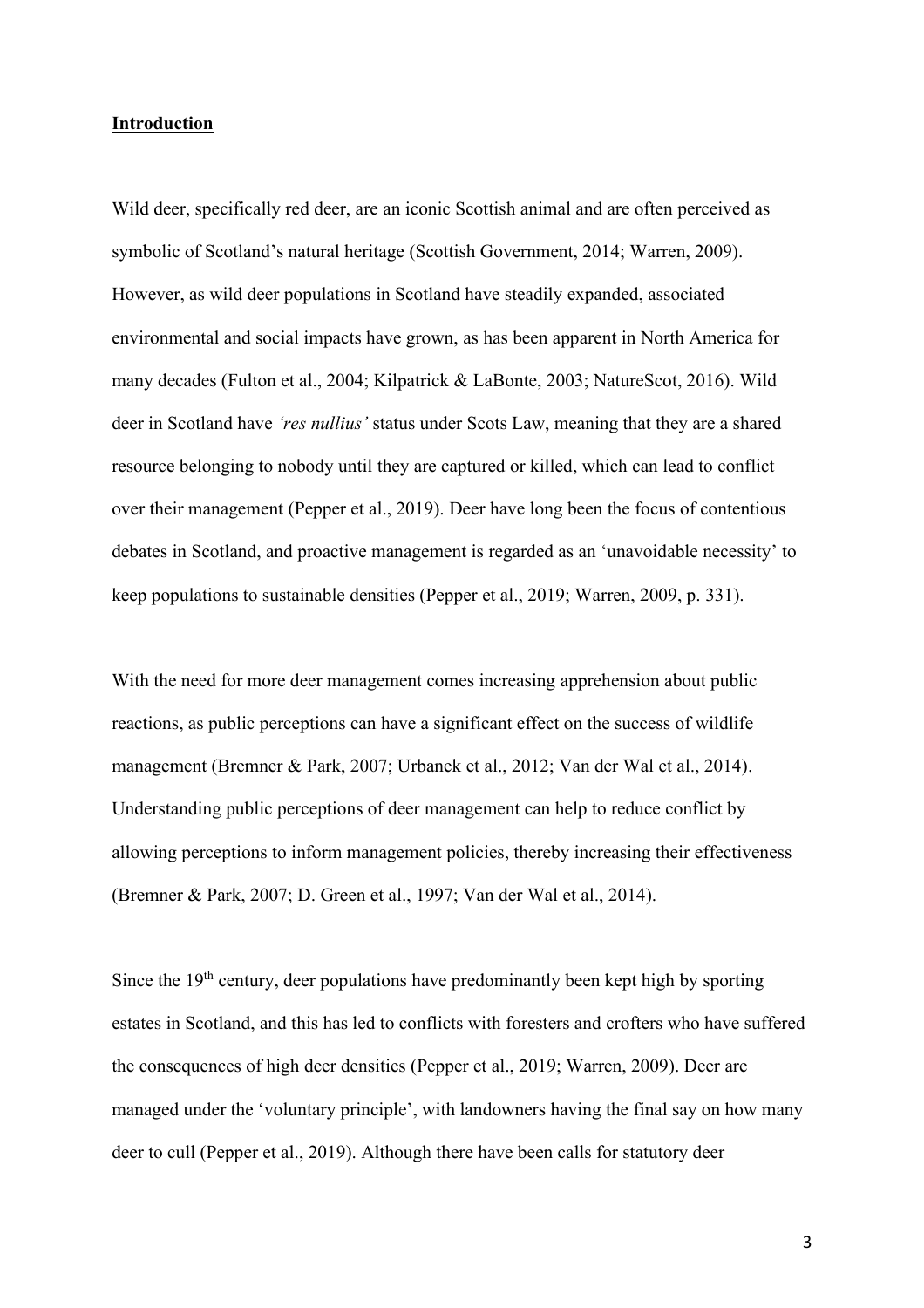management policies, these have been resisted by the deer management industry (Pepper et al., 2019; Warren, 2009). Deer management remains a contentious and politically divisive topic, highlighted by its inclusion in the Land Reform (Scotland) Act 2016, and by several recent high-profile reports (NatureScot, 2016; 2019; Pepper et al., 2019; Scottish Government, 2021).

Over the last 200 years, both the populations and range of deer have grown in Scotland, as they have in much of Europe (Valente et al., 2020). There are now approximately 360,000- 400,000 red (*Cervus elaphus*), 200,000-350,000 roe (*Capreolus capreolus*), 25,000 sika (*Cervus nippon*) and 8,000 fallow deer (*Dama dama*) (Albon et al., 2017; Pepper et al., 2019). These expanding populations are encroaching into urban areas (Fiorini et al., 2011; Pepper et al., 2019;). Deer densities in many areas of the country are beyond carrying capacity and are resulting in sustained negative impacts on the environment, on human activities and on the deer themselves (Fiorini et al., 2011; Pepper et al., 2019). Deer can have a variety of positive environmental and social impacts, for example, through provision of revenue streams in rural areas, seed dispersal, and their aesthetic and cultural appeal (Dandy et al., 2009; Gill & Beardall, 2001; PACEC, 2016). However, their negative impacts, including damage to woodlands and crops, reduced biodiversity from overgrazing, disease transmission and deer-vehicle collisions, are exacerbated when deer populations are at high densities (Côté et al., 2004; Dolman et al., 2010; Gilbert et al., 2012; Gill & Beardall, 2001; Langbein, 2019). Consequently, deer management needs to be improved and increased in parts of Scotland where high deer densities and expanding deer range are causing adverse impacts (Pepper et al., 2019).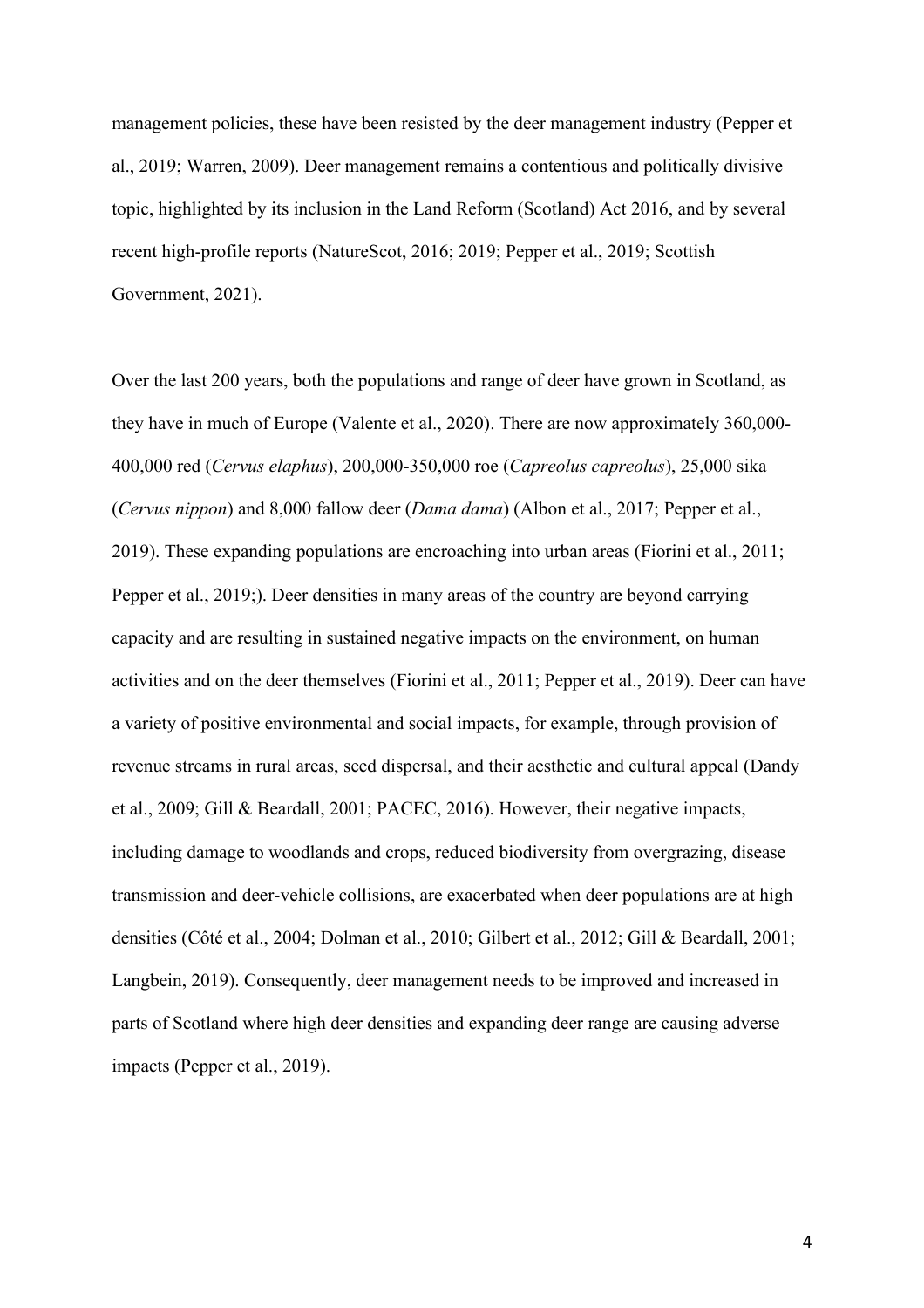Deer fencing and culling are the most commonly utilised deer management methods in Scotland (Dandy et al., 2011; Pepper et al., 2019). Current management practices are variable and often inadequate, with cull targets regularly not being met and adverse impacts are continuing despite a stabilisation of red deer numbers over the last 10 years (Albon et al., 2019; Pepper et al., 2019). There is therefore a need for more proactive deer management interventions but there is a risk that these may be negatively perceived by the public. A variety of studies have examined public perceptions of deer management in North America, with the public largely supportive of deer management, especially if they were aware of deer impacts (Fulton et al., 2004; D. Green et al., 1997; Kilpatrick & LaBonte, 2003; Lauber et al., 2001; Lee & Miller, 2003; Siemer et al., 2004). However, there has been far less research on the subject in Scotland and in much of Europe, with only studies by Dandy et al. (2009, 2011, 2012) and Ballantyne (2012) focussing explicitly on public perceptions of deer management methods in Scotland. Other relevant studies in Scotland have either not focussed on public perceptions, or not focussed solely on deer (Philip & Macmillan, 2003; Van der Wal et al., 2014). There is therefore a clear need for improved understanding of public perceptions of deer management.

Culling is considered to be the most controversial deer management method (Dandy et al., 2012; Lauber et al., 2001; Lee & Miller, 2003; Urbanek et al., 2012). Dandy et al. (2009, 2011) found that over 90% of respondents believed that culling should not be a first management response. By contrast, Philip and MacMillan (2003) found that over two-thirds of Scottish respondents were supportive of deer culling. In North America, research has revealed contrasting attitudes - some studies report majority support for culling while others report major concerns about its use (D. Green et al., 1997; Lee & Miller, 2003; Urbanek et al., 2012). Higher levels of support have been found for alternative deer management methods, with Dandy et al*.* (2009, 2011) finding fencing to be the most preferred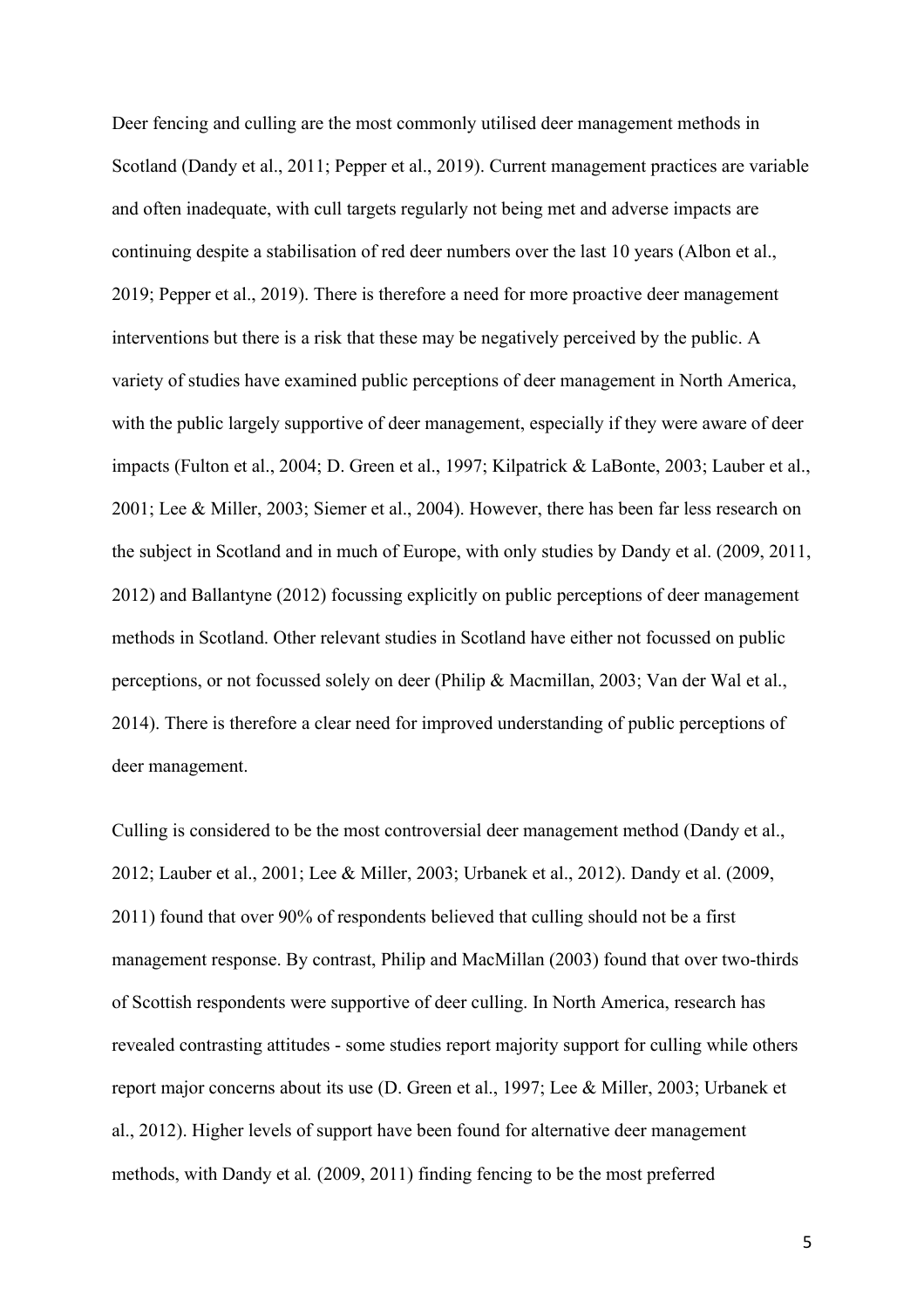management option in Scotland, and non-lethal methods are also popular in North America, even when less effective than culling (D. Green et al., 1997). Doing nothing is regarded as the least acceptable approach both in Scotland (Dandy et al., 2009, 2011) and the USA (Fulton et al., 2004).

Although perceptions of deer management have been studied previously within Scotland, variation of opinions within different parts of the population have not been identified. It is recognised that demographic features, social structures and place of residence can shape an individual's perceptions (Lauber et al., 2001; Enticott, 2015; Kellert & Berry, 1987). It is often stated that rural and urban populations have significantly different perceptions of deer management, with rural populations assumed to be more familiar with nature and supportive of culling (Dandy et al., 2011; McCance et al., 2017; Warren, 2009). This contrast has not been investigated within the UK, but in their USA study Urbanek et al*.* (2012) found that there was no difference between rural and urban populations. Similarly, while the influence of demographic variables on perceptions of deer management has received very little attention in the UK, their influence has been investigated in North America where studies have found that gender, age and education can affect perceptions of deer management (Kellert & Berry, 1987; Lauber et al., 2001). Additionally, Dandy et al*.* (2012) have suggested that employment in land-based sectors can affect perceptions. However, no studies have looked at what this effect might be. This paper addresses this knowledge gap by using a questionnaire study to explore the impact of such variables on public perceptions of deer management in Scotland.

## **Materials and Methods**

#### *1. Study Sites*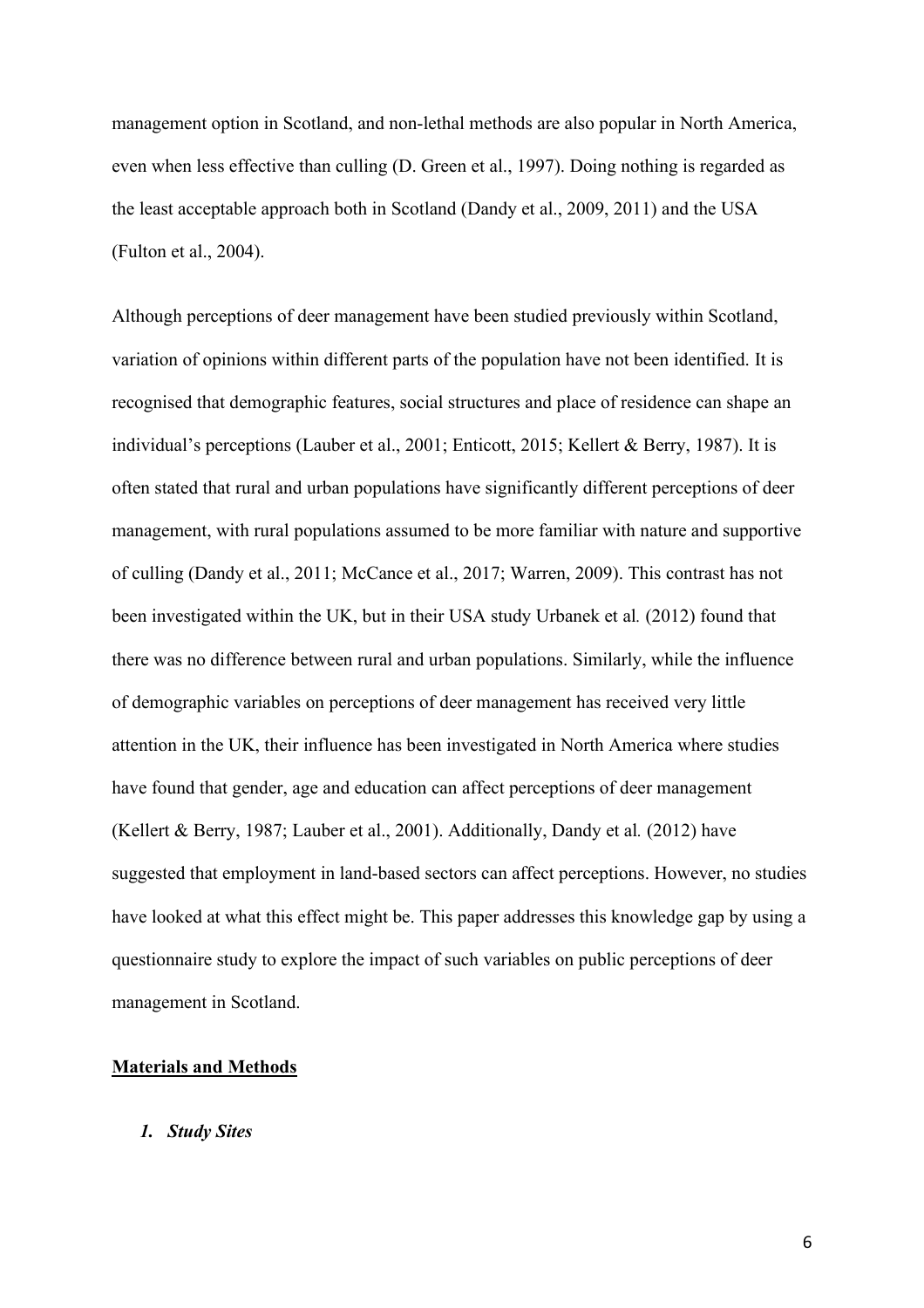The research was conducted in central Scotland in May 2019. Public perceptions of deer management were elicited in Stirling, Callander and Killin (Figure 1). All three of these locations were selected due to their relative proximity to each other, whilst illustrating a mix of area types and because of the presence of all four species of deer (British Deer Society, 2017). Stirling was selected as an urban area, while rural participants were recruited from Callander and Killin. Both Callander and Killin are situated in the Loch Lomond and the Trossachs National Park, in upland settings, with respective populations of 3,160 and 700 (Scotland's Census, 2011). Stirling, on the other hand, is a city within a central lowland context, with a population of 91,600 (Scotland's Census, 2011; Stirling Council, 2019). All study sites are situated within the Stirling Council areas, and their socio-demographic characteristics are summarised in Table 1. The differences in the socio-demographic make-up of the survey respondents to the general population of these areas are highlighted in the results section.

[Figure 1 near here]

[Table 1 near here]

## *2. Data Collection*

A self-completion questionnaire was used in this research, as questionnaires have previously been deemed the most effective way of gathering public perceptions on deer management in Scotland (S. Green, 2013). Some questions were based on the survey by Dandy et al*.* (2011), enabling temporal change between the two studies to be evaluated.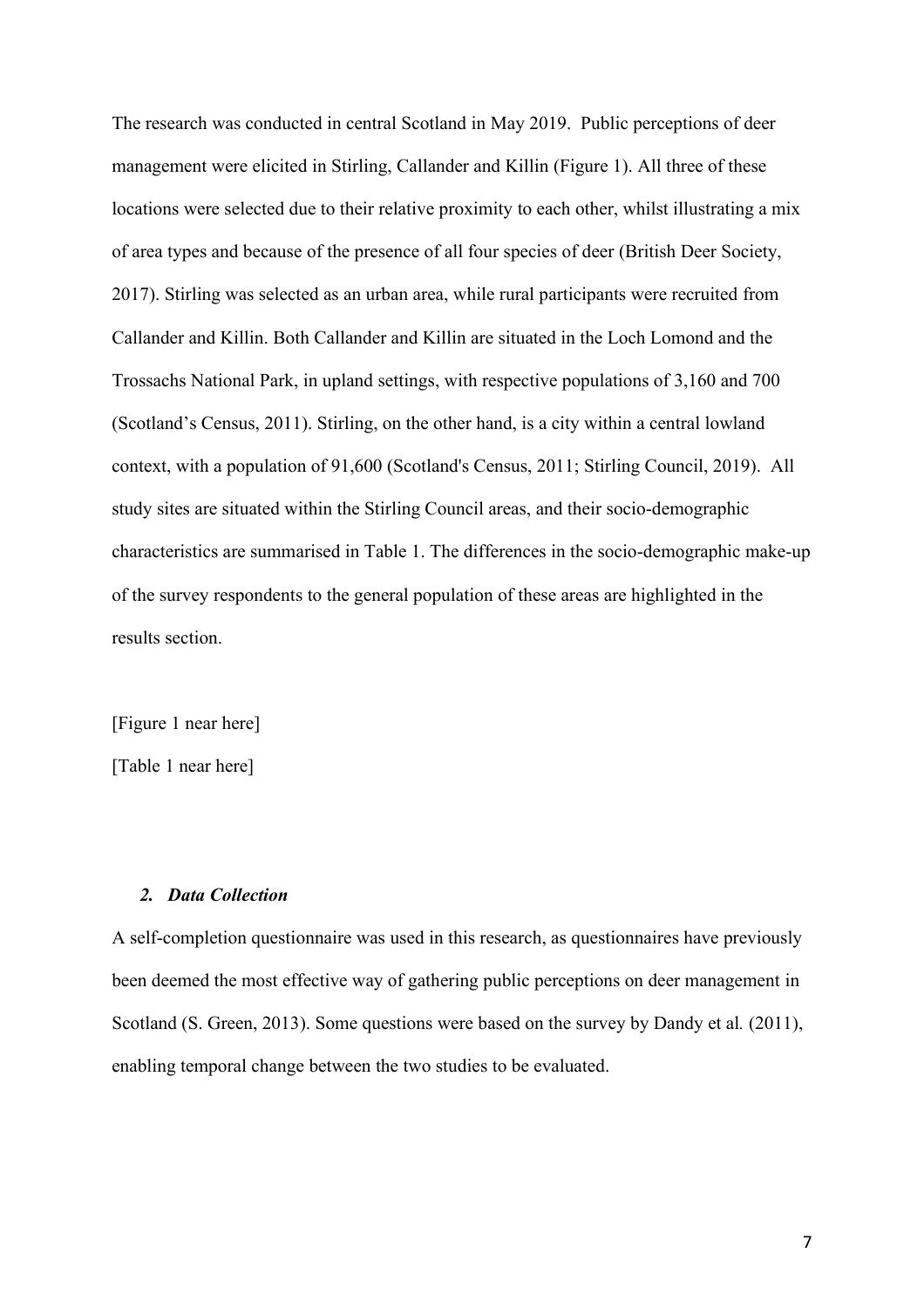The questionnaire comprised mainly closed response questions, having refined the questions through a pilot study (n=5). Closed questions included Likert-style 5-scale response options exploring perceptions of different types of deer management methods. Open response options invited comments about respondents' perceptions of deer culling, with space for any other comments also provided towards the end of the survey. Socio-demographic questions were presented at the end of the survey, including questions about employment in land-based sectors (such as land management, rural or ecological employment) and self-reported knowledge of deer and deer management.

Invitations to participate in the survey were distributed in two formats: i) as a letter with a link to an online version of the questionnaire; and ii) as a paper copy with a pre-paid postal return envelope. The two different administration modes were equally divided across the target sample, with one or the other put through every other door in Callander and Killin and in an area of Stirling selected to be demographically similar to the rural locations, using average house price as an indicator. This provided a stratified, systematic and purposive sample (McGuirk & O'Neill, 2016), whilst also reducing overall costs and thereby maximising sample size. 350 questionnaires were distributed in Stirling and 350 were divided equally between Callander and Killin. 150 postal questionnaires and 200 online questionnaire links were distributed in the rural and urban locations.

## *3. Data Analysis*

A mixed-methods approach was adopted in this study, utilising a dominant - less dominant design (quantitative data supported by qualitative material). This facilitated both breadth and depth of respondents' perceptions to be elicited, helping to limit the weaknesses and draw on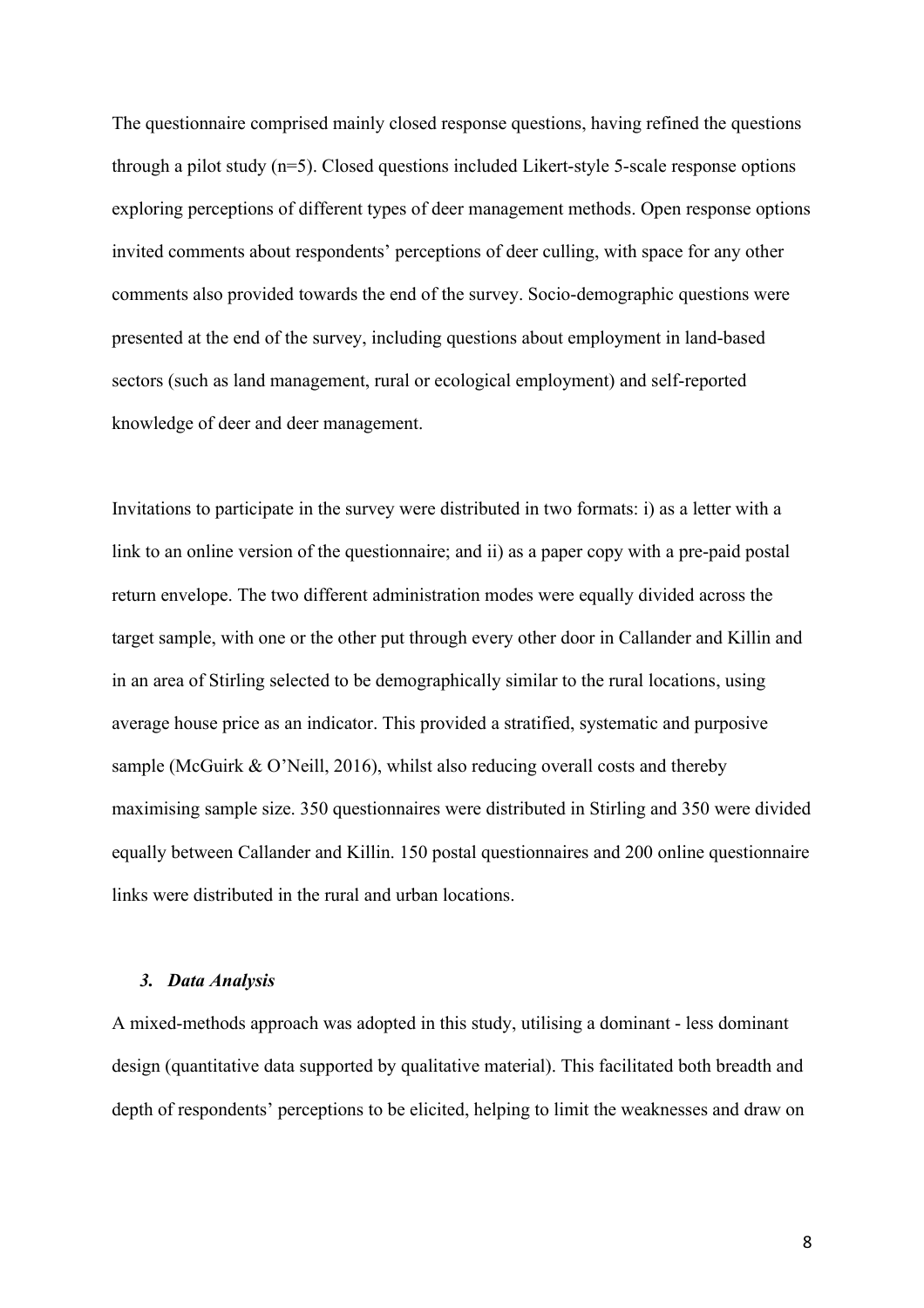the strengths of both methods (Bryman, 2016; Creswell & Clark, 2018). The analysis and results reported below draw primarily upon quantitative data.

Quantitative data were analysed in SPSS Statistics (version 26) and were cleaned of incomplete or incorrectly answered responses and coded to aid ease of analysis. Descriptive techniques were first used to help understand public perceptions of deer management. Bivariate analysis was conducted, contingency tables were created and Chi-square tests or Fisher's Exact testing (with Monte Carlo simulations) were undertaken. These tests were used to determine whether there was a statistical association between rural and urban place of residence, or socio-demographic attributes (age, gender, highest educational attainment level, land-based employment, self-reported knowledge), and the variables measuring perceptions of deer management. Chi-square tests were carried out when under 20% of expected cases had fewer than 5 responses. Fisher's Exact testing was utilised when over 20% of expected cases had fewer than 5 responses. Where significant associations were found, descriptive techniques were used to analyse how the variables were associated. Text provided in open response options was coded and thematically analysed (Bryman, 2016). Themes emerging from these qualitative data were summarised and compared to quantitative responses, with themes graphed and individual quotes selected to add explanatory depth and triangulate the quantitative data.

#### **Results**

## *1. Respondent Characteristics*

In total, 184 completed questionnaires were returned. The demographic characteristics of respondents and comparable 2011 census data can be found in Table 1. The response rates for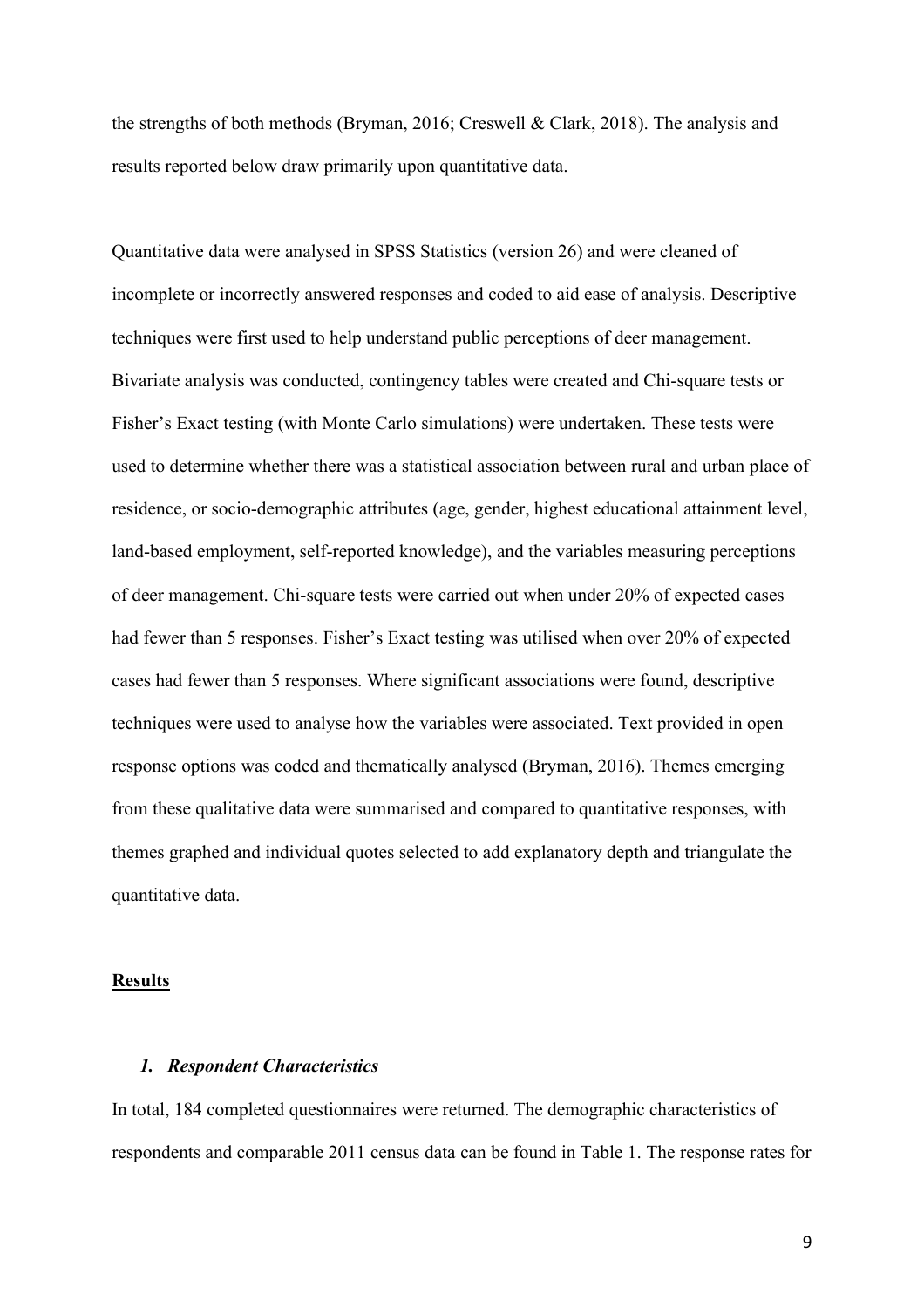each location and method are shown in Table 2. The gender of respondents was closely aligned with that of the study communities (as reported in the 2011 census), but age and educational attainment profiles were not: there were more older respondents and fewer respondents with lower educational attainment levels than might have been expected (Scotland's Census, 2011). This was taken into consideration during analysis. There was no statistically significant difference between the responses generated from the two administration methods (online and postal).

[Table 2 near here]

#### *2. Perceptions of Management Methods*

In total, 62% of respondents agreed (47% agreed; 15% strongly agreed) with the use of culling to reduce deer populations and impacts. Only 10% of respondents disagreed (6% disagree; 4% strongly disagree) with culling. The most common reason cited for supporting culling was that it is simply necessary (n=32), with the second most common being that populations need to be kept to sustainable levels, often related to deer welfare (n=30). This is illustrated in the following open text responses: 'it is acceptable when necessary to protect the health of a herd', and 'deer herds should be kept to sustainable levels and culling of older and infirm deer is acceptable'. The three other reasons for supporting culling were (i) that it is necessary because of deer damage (n=12) ('it saddens me to hear people saying deer should not be managed; the environmental impact of not managing them would rapidly become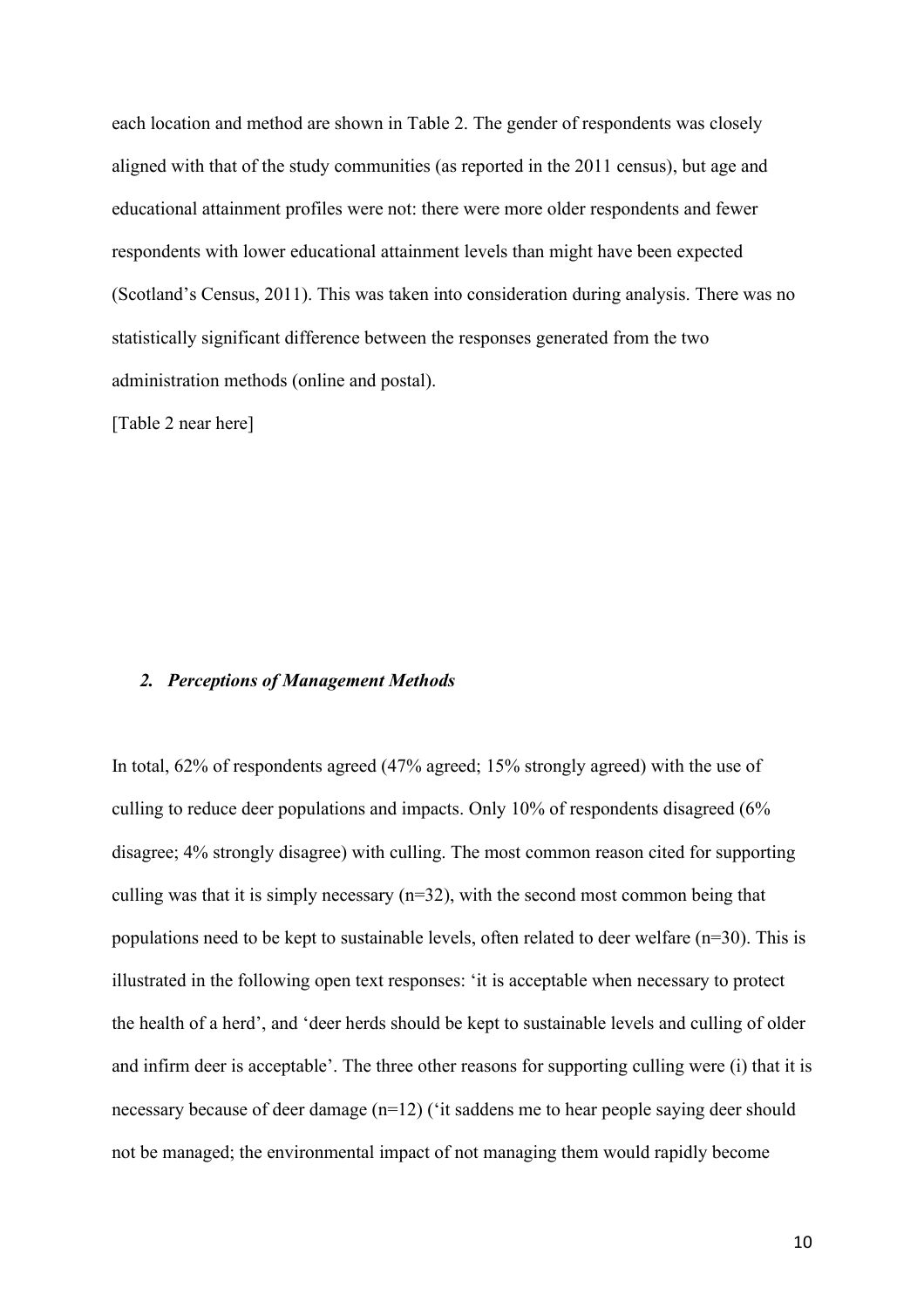apparent, to the detriment of all'), (ii) because there are no natural predators of deer in Scotland (n=10) and (iii) in order to provide venison (i.e. meat for human consumption)  $(n=6)$ . Reasons for opposing deer culling included the belief that it is not necessary  $(n=14)$ and should only be used as a last resort  $(n=12)$ , that it is not humane  $(n=10)$  and that deer should not be killed for sport or recreation  $(n=5)$ . Of the various deer management methods respondents were invited to rank, culling was the second most popular method, with 46% of respondents selecting it as either their first (24%) or second preference (22%) (Figure 2).

When respondents were asked whether deer stalking for sport should be allowed, support was much lower than for culling used for population management. 53% of respondents disagreed (22% disagreed; 31% strongly disagreed) with sport stalking while only 33% of respondents supported it (25% agreed; 8% strongly agreed). Although respondents were not asked to provide explanations for their attitudes towards sport stalking, many did comment. One respondent highlighted the benefits of sporting estates – 'an excellent control of populations, bringing money to Scotland' - whereas another was critical, suggesting that estates– 'are partly responsible for excessive deer numbers and habitat damage'.

Fencing as a management method was perceived largely positively, with 67% of respondents agreeing (52% agreed; 15% strongly agreed) with its use, and only 11% of respondents opposing it. Fencing was most people's top preference (67%) (Figure 2). Doing nothing was not a popular management preference, with 64% of the public selecting this as their least preferred option.

[Figure 2 near here]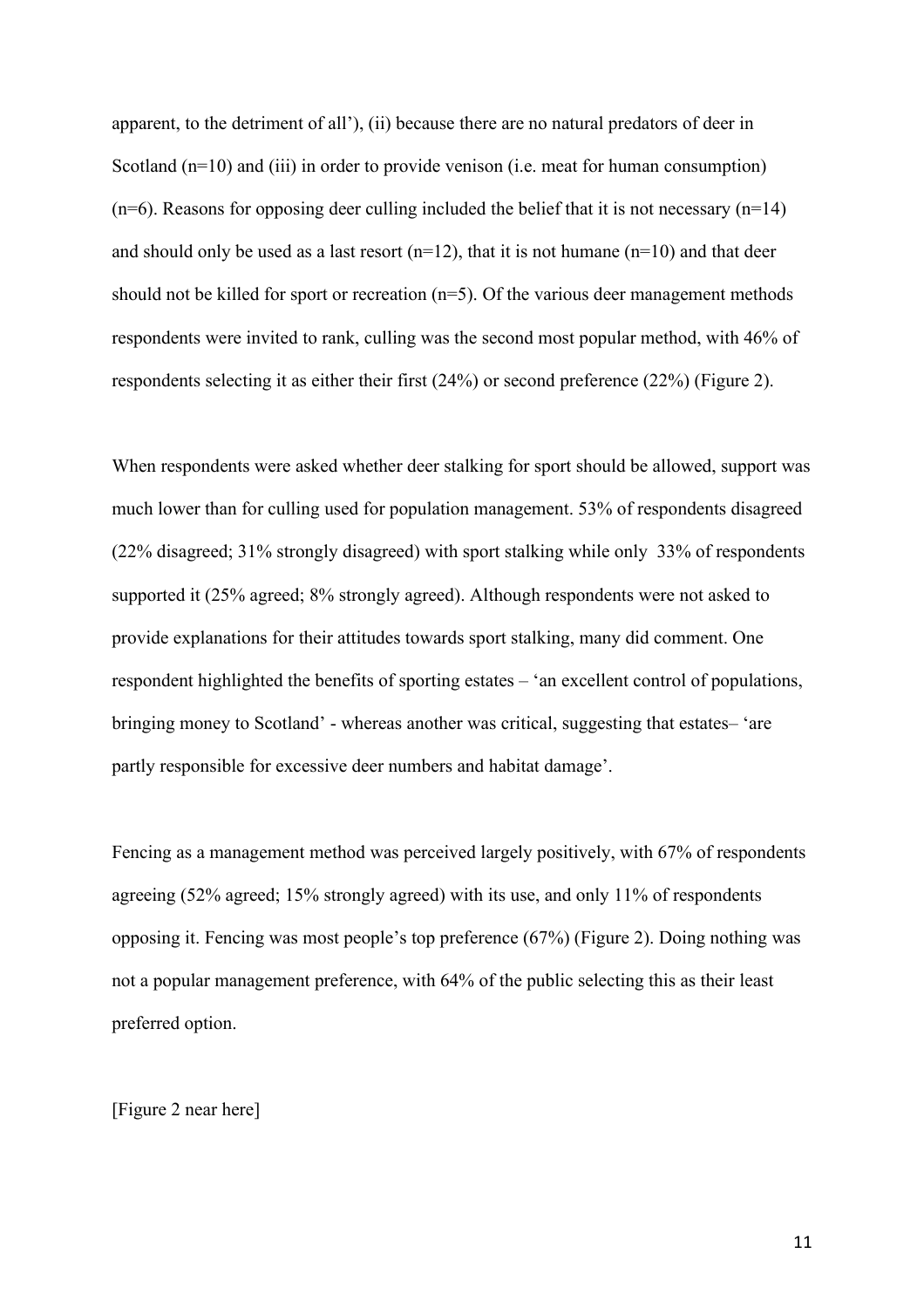#### *3. Impact of Demographic Factors*

The only significant association ( $p=0.023$ ) between rural or urban place of residence and perceptions of deer management methods was whether deer fences should be used. The biggest differences between rural and urban perceptions were that those resident within rural locations were more likely to strongly agree (22%) with the use of deer fences than those from urban areas (9%), and those from urban areas were more likely to agree (60%) with their use than those from rural areas (42%) (Figure 3).

[Figure 3 near here]

Gender had significant associations with all questions regarding culling. A very significant association (p=0.003) was found between gender and whether culling should be used to reduce deer populations and associated impacts. Male respondents were found to be more likely to agree (54% agreed; 20% strongly agreed) with the use of culling than female respondents (40% agreed, 9% strongly agreed). An extremely significant association (p=0.000) was found between gender and whether stalking should be allowed for sporting activities, with male respondents more likely to agree (37% agreed; 12% strongly agreed) with stalking than female respondents (12% agreed; 3% strongly agreed). Female respondents were much more likely to strongly disagree (46%) with stalking than male respondents (18%). Gender also affected the ranking of culling as a deer management preference, with a significant association ( $p=0.011$ ) evident. Male respondents (32%) were more likely to select culling as their first preference compared to female respondents (15%), with female respondents (31%) more likely to select culling as their fifth preference than male respondents (12%).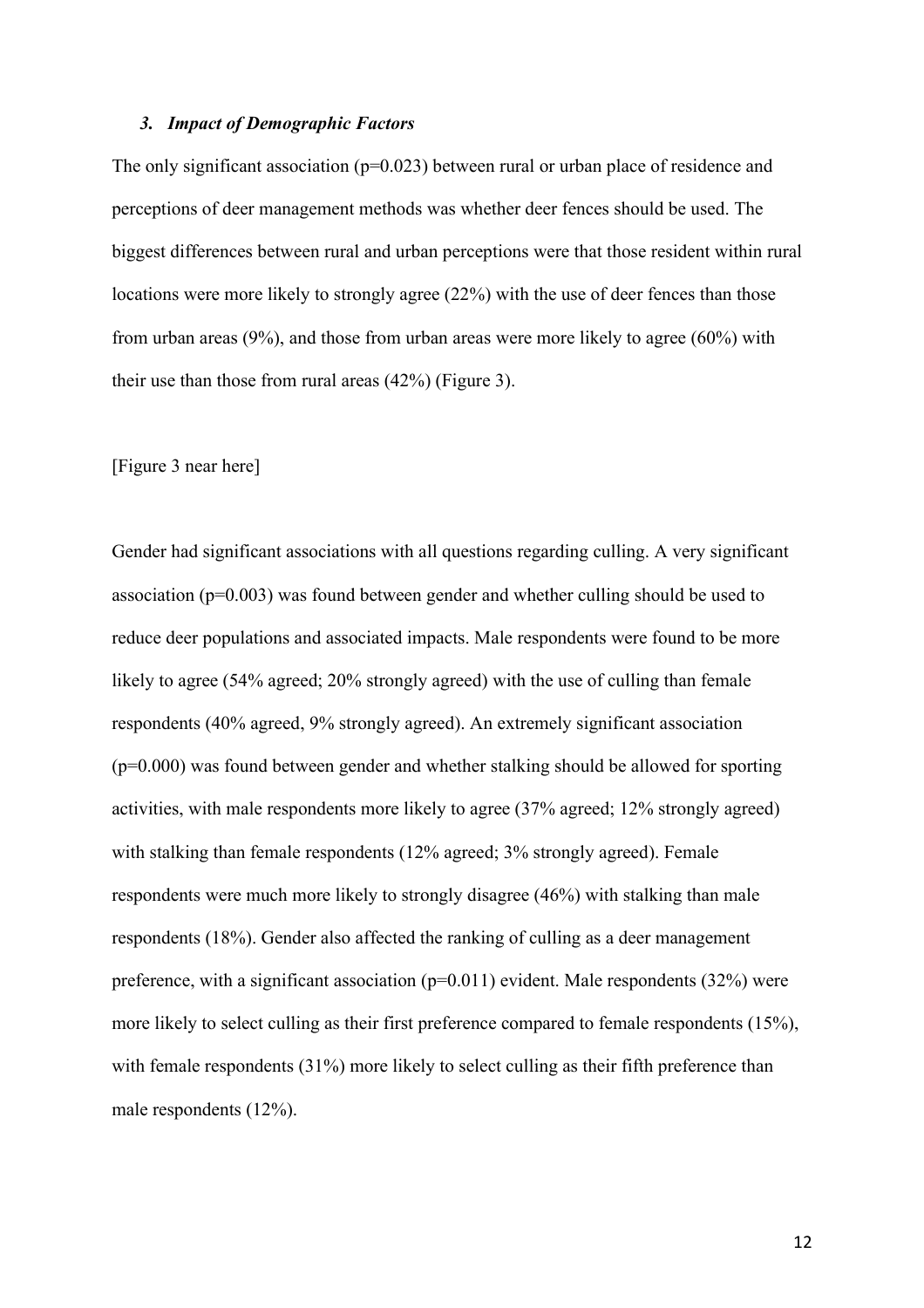A very significant association ( $p=0.003$ ) was evident between age and the ranking of introducing predator species as a deer management method. Older respondents were less likely to favour reintroducing carnivores than younger respondents, with those aged 76+ most likely to select predators as their fifth preference (77%, compared to 22% in 18-35 age category).

A significant association (p=0.027) was found between land-based employment and agreement with sport stalking. Those who had been employed in land-based sectors were more likely to agree or strongly agree (59%) that stalking for sport should be allowed than those who had not been employed in land-based sectors (29%). A significant association  $(p=0.025)$  was also found with the rating of culling as a preference for deer management, with those who had been employed in a land-based sector far more likely (53%) to select culling as a first management response than those who had no employment history in the sector (20%). Some qualitative comments made by those who had been employed in landbased sectors highlighted an awareness of the need for deer management due to the environmental impacts deer cause. For example, '[culling] needs to be done, as either deer will starve, destroy woodland areas or tree crop forestry' and '[culling is] a necessary management tool under current circumstances to protect vulnerable habitats and allow their regeneration'.

No significant associations were found between highest educational attainment level and deer management preferences. However, the most significant associations were found between respondents' self-reported knowledge of deer and their opinions of different deer management methods. An extremely significant association  $(p=0.001)$  was found between self-reported knowledge and support for culling as a means of reducing deer populations and impacts. Those who believed they were knowledgeable about deer were far more likely to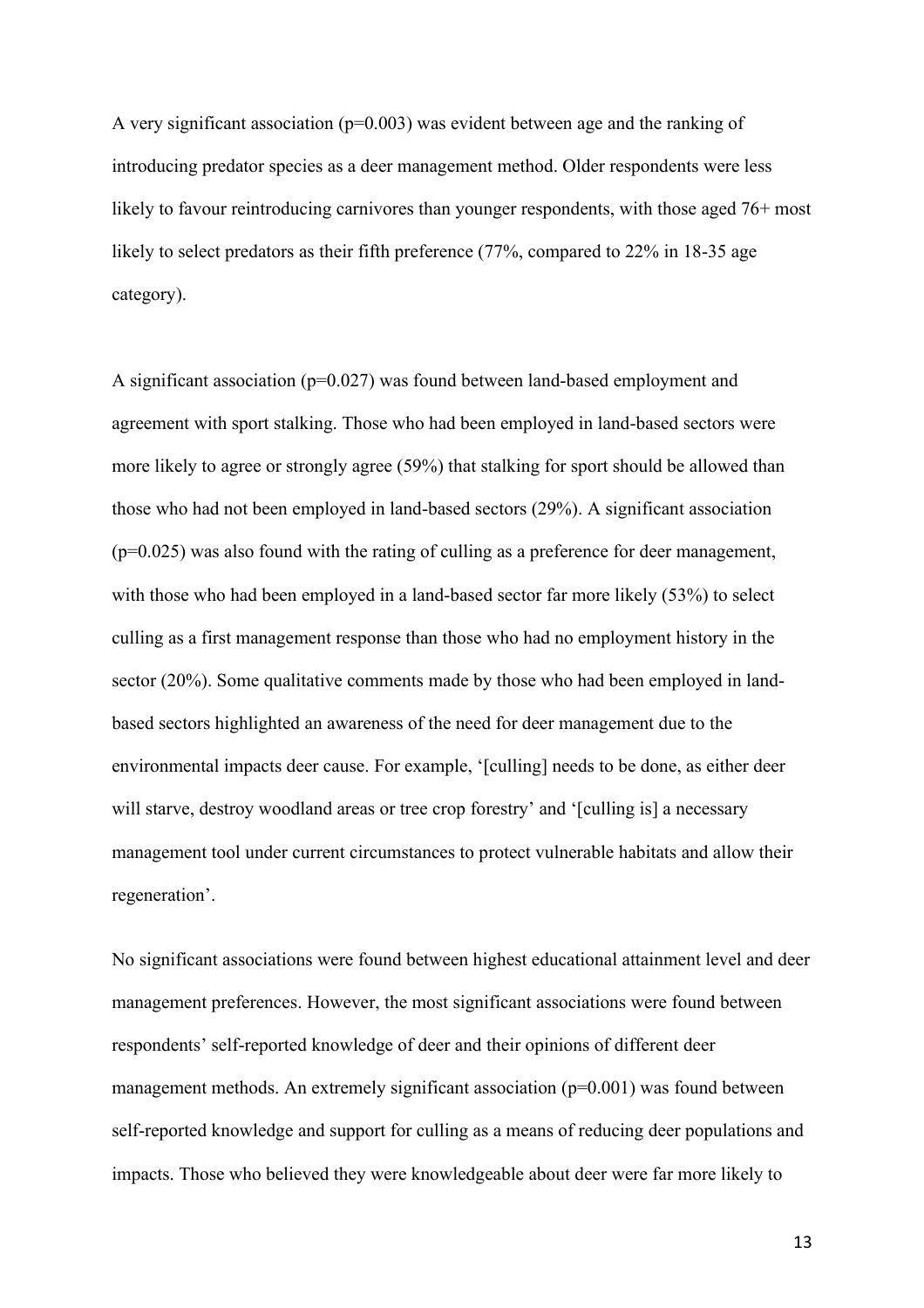agree or strongly agree with culling (83%) than those who believed they were not knowledgeable (52%). A very significant association ( $p=0.010$ ) was found between knowledge and perceptions of sport stalking, with those who believed they were knowledgeable about deer far more likely to agree or strongly agree that stalking should be allowed to take place (65%) than those who believed they were not knowledgeable (22%).

A significant association was found between self-reported knowledge and the selection of culling (p=0.030) as a preference for deer management and an extremely significant association was found between self-reported knowledge and the selection of deer 'scarers' (p=0.001). Those who believed they were knowledgeable about deer were more likely to select culling as their first management preference (47%) compared to those who believed they did not know very much (17%). They were also less likely to select culling as their fifth management preference (5%) than those who believed they were not knowledgeable (22%). Regarding deer 'scarers', those who believed they did not know very much about deer were more likely (15%) to select these as a first management response than those who believed they were knowledgeable (6%). Those who believed they were knowledgeable were more likely to select deer 'scarers' as their fifth management preference (44%) than those who did not believe they knew very much (8%).

## **Discussion**

Given the high public profile of deer, and the intense controversies surrounding their management, it is surprising that public perceptions of deer management have been studied so little in Scotland, and that they have been largely overlooked in the recent deer management reports. This is especially surprising given the plethora of North American studies (Fulton et al., 2004; D. Green et al., 1997; Kilpatrick & LaBonte, 2003; Lauber et al.,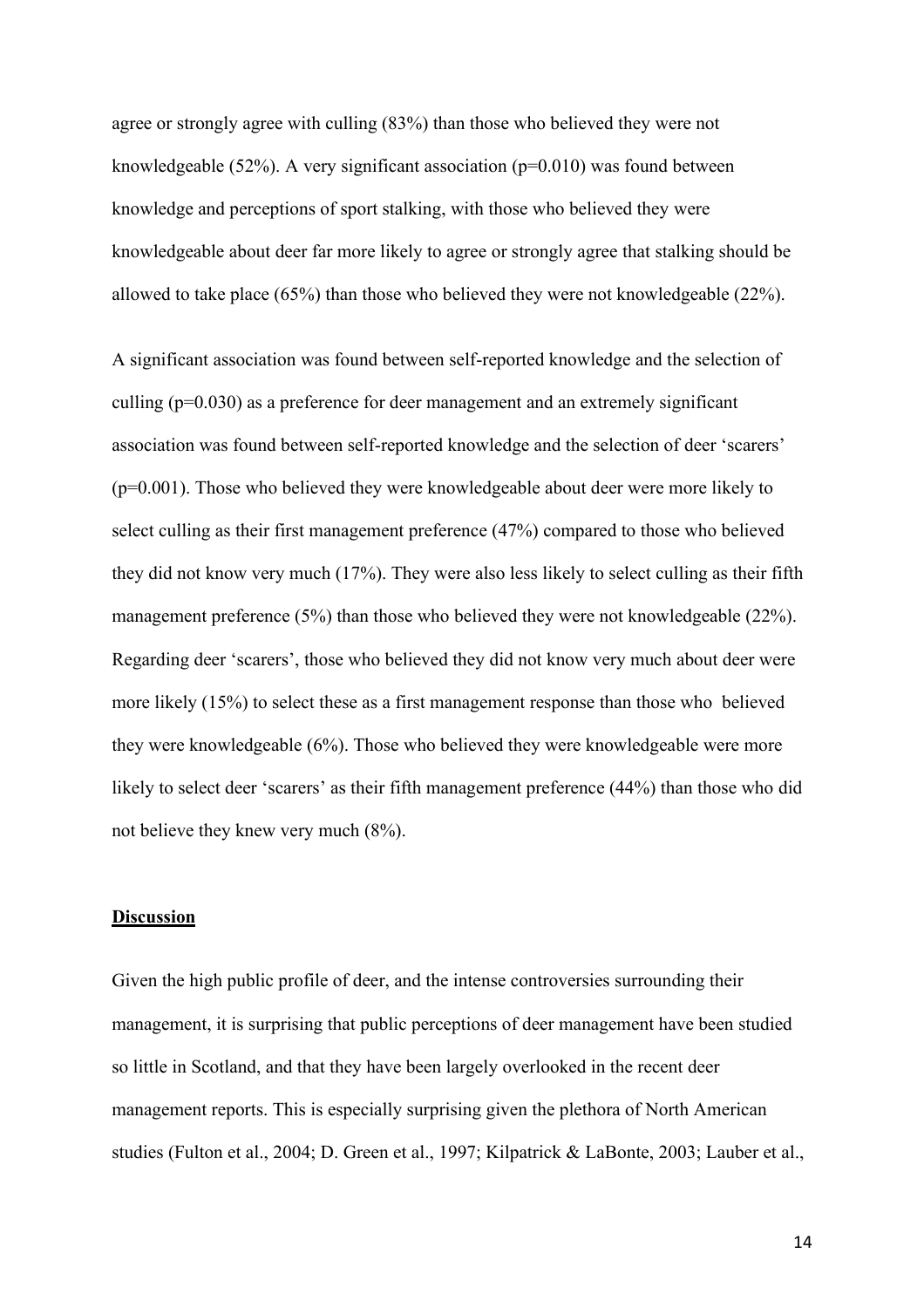2001; Lee & Miller, 2003; Siemer et al., 2004), and the politically contentious nature of deer management in Scotland (Pepper, et al., 2019; Warren, 2009). This study is the first in Scotland to investigate how public perceptions of deer management are affected by place of residence, self-reported knowledge and other demographic factors.

Support for culling (62%) was much higher than found by Dandy et al*.* (2011) who report just one third of respondents supporting culling. The results were, however, similar to those found by Philip and MacMillan (2003), and to studies in the USA which highlighted greater support for lethal methods (Fulton et al., 2004; D. Green et al., 1997; Urbanek et al., 2012). The finding that culling was ranked as a high preference for managing deer also contrasts with Dandy et al*.* (2009, 2011) in which over 90% of respondents did not rank culling as a first management response. Results were more similar to Urbanek et al.'s (2012) study in the USA, where culling was a favoured management response. While these results may indicate that there has been an increase in support for culling over the last decade, it could also reflect Dandy et al*.'*s (2009, 2011) focus on different areas of Scotland. The participants in this study resided closer to the uplands than those in the earlier study. Given that the uplands have long been the focus of concern regarding deer populations and impacts, there is perhaps greater awareness of the need for deer management (Pepper et al., 2019).

Keeping deer populations at sustainable densities and reducing damage caused by deer were two of the main reasons respondents supported culling, which highlights a good understanding of the need for deer management. This was also reflected in Dandy et al*.* (2011). An understanding of these benefits of culling have been shown to increase support for it in the USA (Fulton et al., 2004; Kilpatrick & LaBonte, 2003). Those who do not support culling deemed it unnecessary, a finding also reported by Dandy et al. (2009, 2011).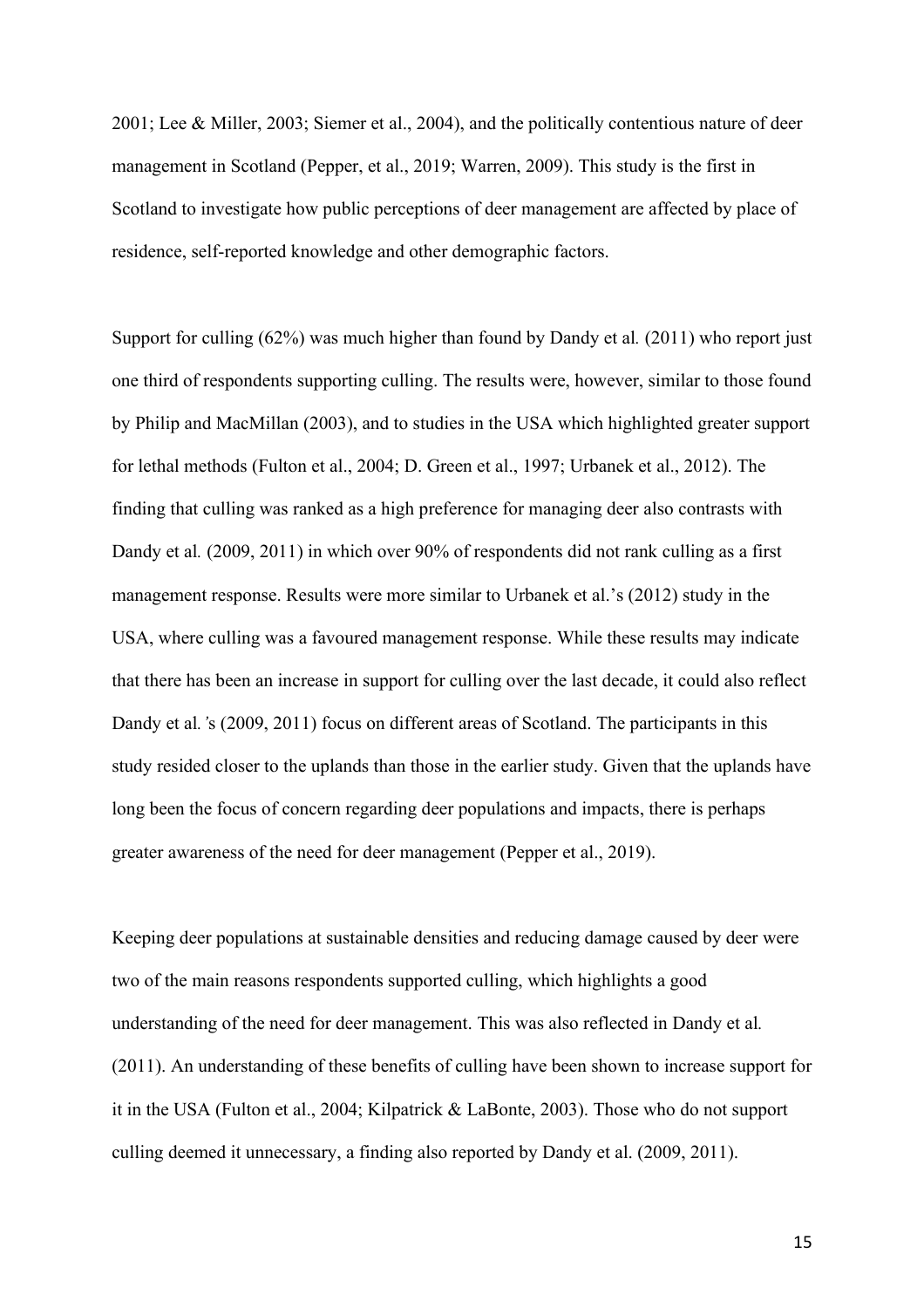Although many people may oppose culling, this belief that culling is unnecessary may reflect a lack of knowledge about the 'deer problem' in Scotland, given that the government, NatureScot<sup>2</sup> and other groups such as the Deer Working Group, have all concluded that increased management effort is necessary (NatureScot, 2019; Pepper et al., 2019; Scottish Government, 2021). This link between knowledge and perceptions of deer management is further examined below.

Levels of disagreement with sport stalking were similar to those reported by Philip and MacMillan (2003). Although no other studies have examined perceptions of deer sport stalking in the UK, hunting for leisure has proved controversial with the public in recent years (Dahlgreen, 2015; House of Commons, 2004; Ipsos MORI, 2016; The Guardian, 2020). Although deer hunting has not received much media attention, it is a contentious subject (Warren, 2009). The conflicting opinions about the effects of sporting estates on deer management are reflected in academic publications and government reports (MacMillan et al., 2010; NatureScot, 2012; PACEC, 2016; Pepper et al., 2019), emphasising the need to understand public perceptions of stalking and sporting estates.

Fencing was the most popular management method for respondents in this study, with levels of support similar to those reported by Dandy et al*.* (2009, 2011). This is likely due to the perception of fencing as a familiar and non-lethal method (Dandy et al., 2009, 2011). In contrast, doing nothing to manage deer was the least preferred management response. This also concurs with the findings of Dandy et al*.* (2009, 2011), and is reflected in studies in the USA where doing nothing to manage deer populations is often deemed unacceptable (Dougherty et al., 2001; Fulton et al., 2004). This may be because the public feel that there is

 $<sup>2</sup>$  Known as Scottish Natural Heritage before they rebranded in 2020. They shall be referred to as NatureScot</sup> throughout this paper to avoid confusion.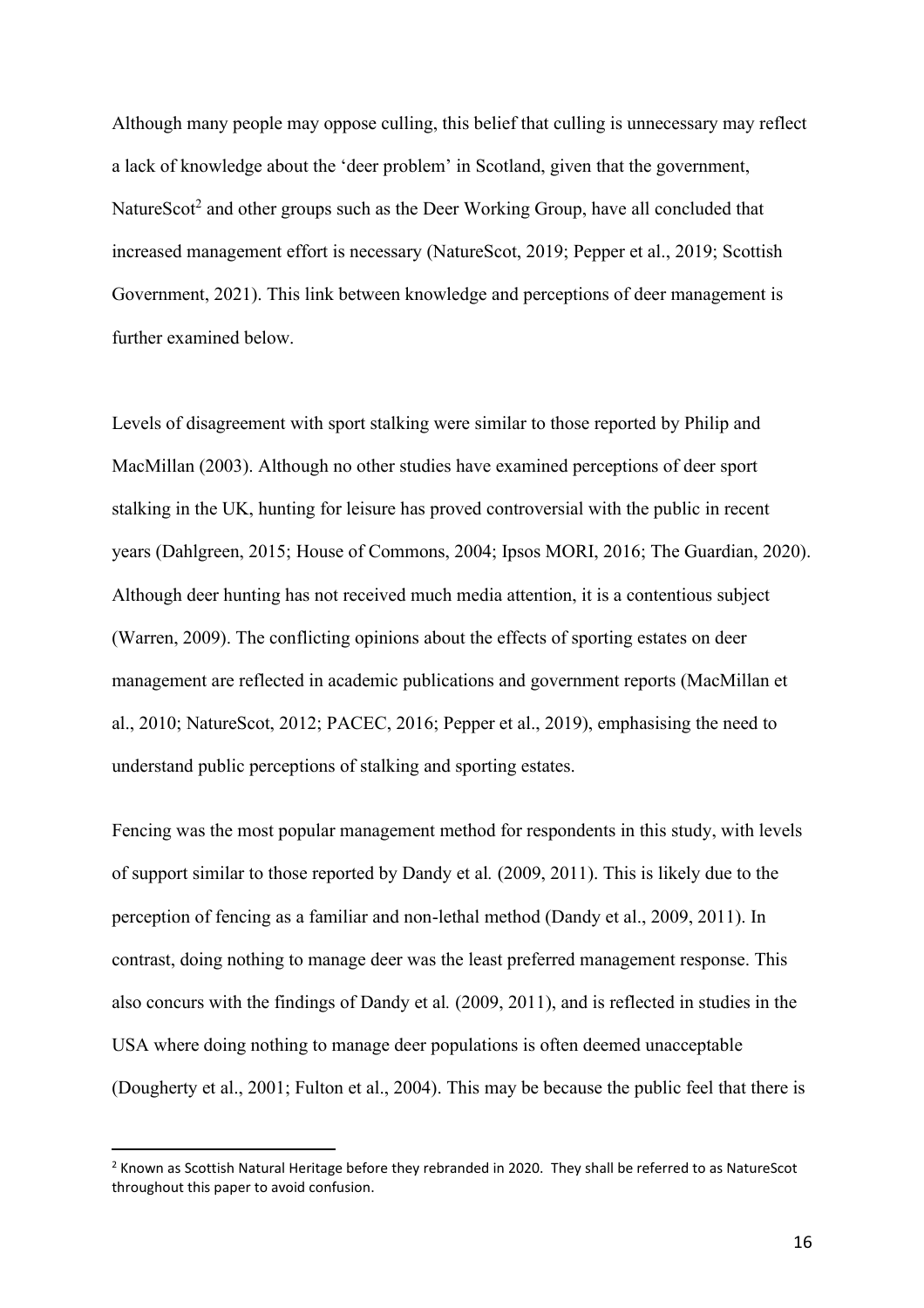a moral and ethical need for something to be done if the environment, society or deer themselves are suffering (Fulton et al., 2004; Harrison et al., 1996).

This study indicates that rural or urban place of residence has little effect on perceptions of deer management. This finding contrasts with the assumptions of Dandy et al*.* (2011, 2012) and Warren (2009) and also with studies in North America (Dougherty et al., 2001; Fulton et al., 2004; McCance et al., 2017). Results were, however, similar to those found by Urbanek et al. (2012) and to studies focusing on other human-wildlife conflicts (Bremner & Park, 2007; Enticott, 2015). This lack of difference in rural-urban perceptions could be due to changes in social movement and communication. Increased mixing of rural or urban populations may be resulting in a convergence of opinions (Enticott, 2015). Simultaneously, rural living has itself become increasingly differentiated, with contrasting lifestyles and viewpoints apparent within such areas (Enticott, 2015; Heberlein et al., 2005; Marsden et al., 1993). Additionally, increased communication of opinions on environmental matters, not only due to increased mixing but also due to the growth of media and the internet, may reduce the effect of geographical location on perceptions (Archibugi & Lundvall, 2001).

Alternatively, this lack of rural-urban divide in perceptions of deer and deer management could be explained by an insufficient rural-urban contrast between the questionnaire locations, the fact that all locations surveyed are near areas traditionally associated with deer impacts, or the small sample size. Running a larger-scale survey across multiple urban, accessible rural and remote rural regions of Scotland would allow for this research question to be explored in greater depth. But if rural-urban place of residence does indeed have a limited influence on perceptions of deer management, it would suggest that debates that have traditionally been thought to be shaped by a rural-urban divide, such as sport shooting and species management, may now be influenced by a wider set of factors. This would be an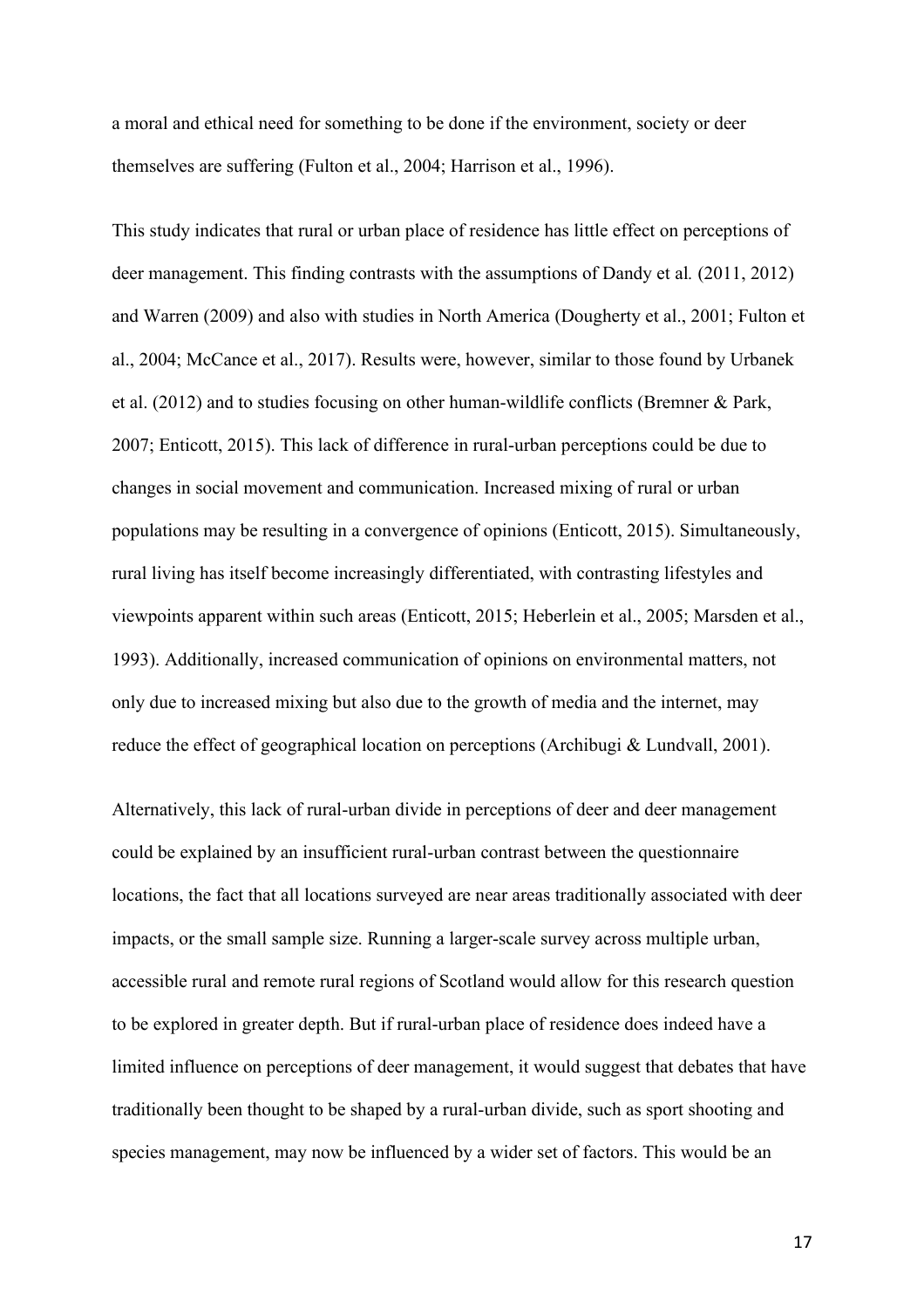important change in the understanding of how perceptions are shaped, with implications for land management policymaking.

The demographic factors of gender and age had some effect on public perceptions of deer management. Females were found to be less supportive of culling and stalking than men. This pattern has been quite consistent in the deer management literature, with females often less supportive of lethal management, which is thought to be partly due to females having a stronger emotional attachment to animals (Kellert & Berry, 1987; Lauber et al., 2001; Siemer et al., 2004). Gender was the most influential demographic factor shaping perceptions of deer management. However, self-reported knowledge had more significant associations than gender, contrasting with Kellert and Berry's (1987) research that gender is the most important factor in shaping perceptions of wildlife.

Agreement that deer caused damage increased with age, concurring with Dandy et al*.* (2011) who highlighted that older people were more likely to have experienced deer impacts, and be more engaged with nature, which reflected their concerns. Older people were also less supportive of the reintroduction of predators as a management method, which may highlight increased risk aversion which has been previously found amongst older populations (Vroom & Pahl, 1971). Interestingly, educational attainment level did not influence perceptions of deer management, but this may be partly due to the very small sample of participants whose highest educational attainment level was below Higher/ A Level or equivalent high school qualification standard. Knowledge about deer management and experience in land-based employment were more influential factors in shaping perceptions.

Those who had been employed in land-based sectors were more supportive of culling and stalking than those who had not, with some leaving qualitative comments connecting the need to cull with deer impacts. This relationship with land-based employment may be a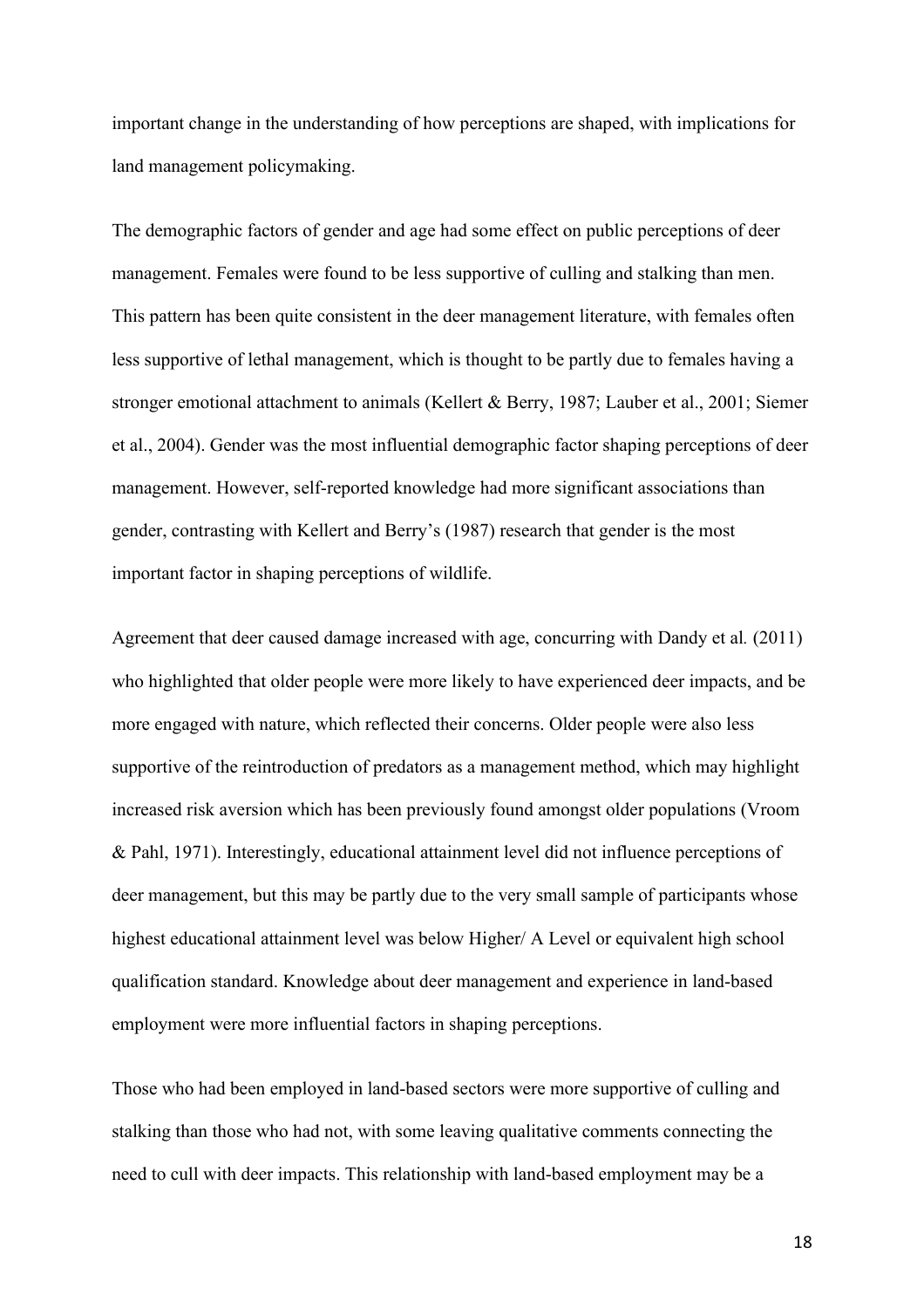reflection of increased familiarity with the Scottish countryside, 'country sports', and increased knowledge of natural processes and deer impacts (Dandy et al., 2011; Lauber & Knuth, 2000; Siemer et al., 2004; Stewart, 2011). The expected divide between rural and urban respondents was not apparent. It appears that perceptions are not simply affected by place of residence, but are more complex, and affected by active involvement and knowledge of nature.

Self-reported understanding of deer management was the most influential factor shaping perceptions. Those with higher self-reported knowledge levels were more supportive of deer management methods, especially culling to reduce deer impacts and as a first management preference. They were also more supportive of stalking for sport. This is a pattern that has been apparent in the USA, and in research on the management of other wildlife species, with lethal management more accepted by those who know more about the subject and are aware of the impacts of deer (Bremner & Park, 2007; Connelly et al., 1987; Fulton et al., 2004; D. Green et al., 1997; Kilpatrick & LaBonte, 2003; Siemer et al., 2004). Those with higher selfreported knowledge about deer and deer management were less supportive of the use of deer 'scarers', which may be due to a lack of knowledge surrounding these as they are rarely used in Scotland, with respondents preferring well-known methods (Putman et al., 2004).

It is evident that there is a relationship between knowledge of deer management, experience of land-based employment and perceptions of deer management. Those who know more about deer or who have more experiences in natural settings through land-based employment are more supportive of their management, especially culling. This is most likely due to such people being more aware of the need to mitigate deer impacts, an awareness demonstrated in some of the qualitative comments. It follows that increased education about deer and their impacts may lead to more understanding of the need for deer management, especially lethal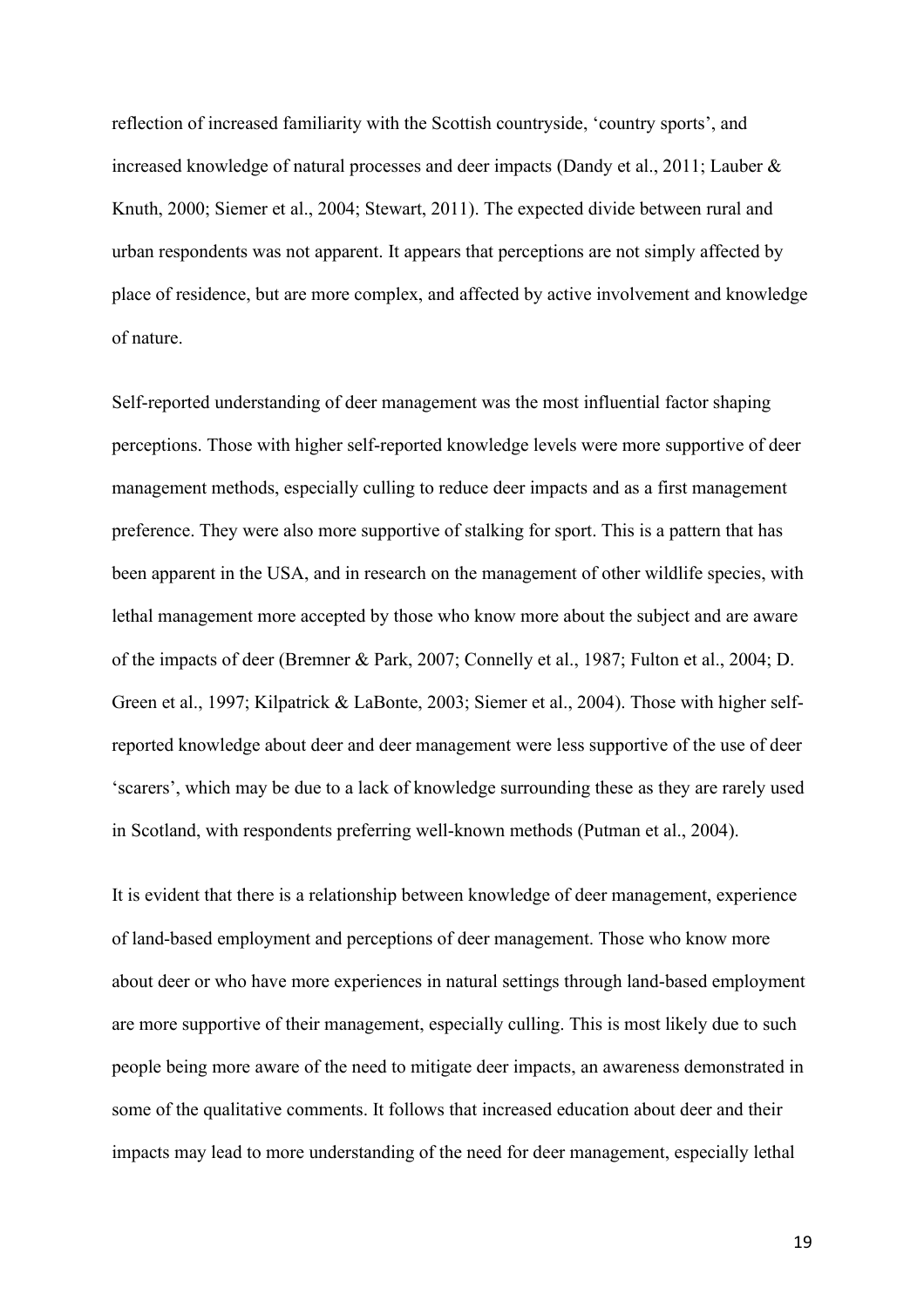management, amongst the general public. This has been shown within North America, where education programmes have increased knowledge of deer impacts and support for management projects (Connelly et al., 1987; Lauber & Knuth, 2000; Stewart, 2011). It is recognised that not everybody will approve of management, however, due to moral beliefs (Fulton et al., 2004).

By increasing education of the public in locations where deer management is necessary, whether through encouraging the public to directly see deer impacts or experience deer management, or by highlighting the impacts to them through schooling or media, the public's knowledge and understanding should increase (Bremner & Park, 2007; Siemer et al., 2004). Public educational initiatives have been encouraged by the Lowland Deer Panel, for example by promoting pre-existing small initiatives such as the 'Deer on Your Doorstep' campaign (Lowland Deer Panel, 2019). According to the relationship found in this study between knowledge and acceptance, this may result in more widespread acceptance of deer management, including culling, which could reduce potential backlash against deer management methods (Bremner & Park, 2007; Lauber & Knuth, 2000). By incorporating public perceptions when creating deer management policies, more publicly acceptable policies can be generated. Although NatureScot recognised the importance and lack of knowledge of public perceptions in their 2016 report, little has been done to understand or address this by the agency, and it was not mentioned in their 2019 follow-up report (NatureScot, 2016; 2019). The importance of public perceptions and education are also areas overlooked in the otherwise comprehensive Deer Working Group Report and Scottish Government response (Pepper et al., 2019; Scottish Government, 2021).

This paper has explored the influence of place of residence, knowledge and demographic factors on public perceptions of deer management in central Scotland. Fencing was the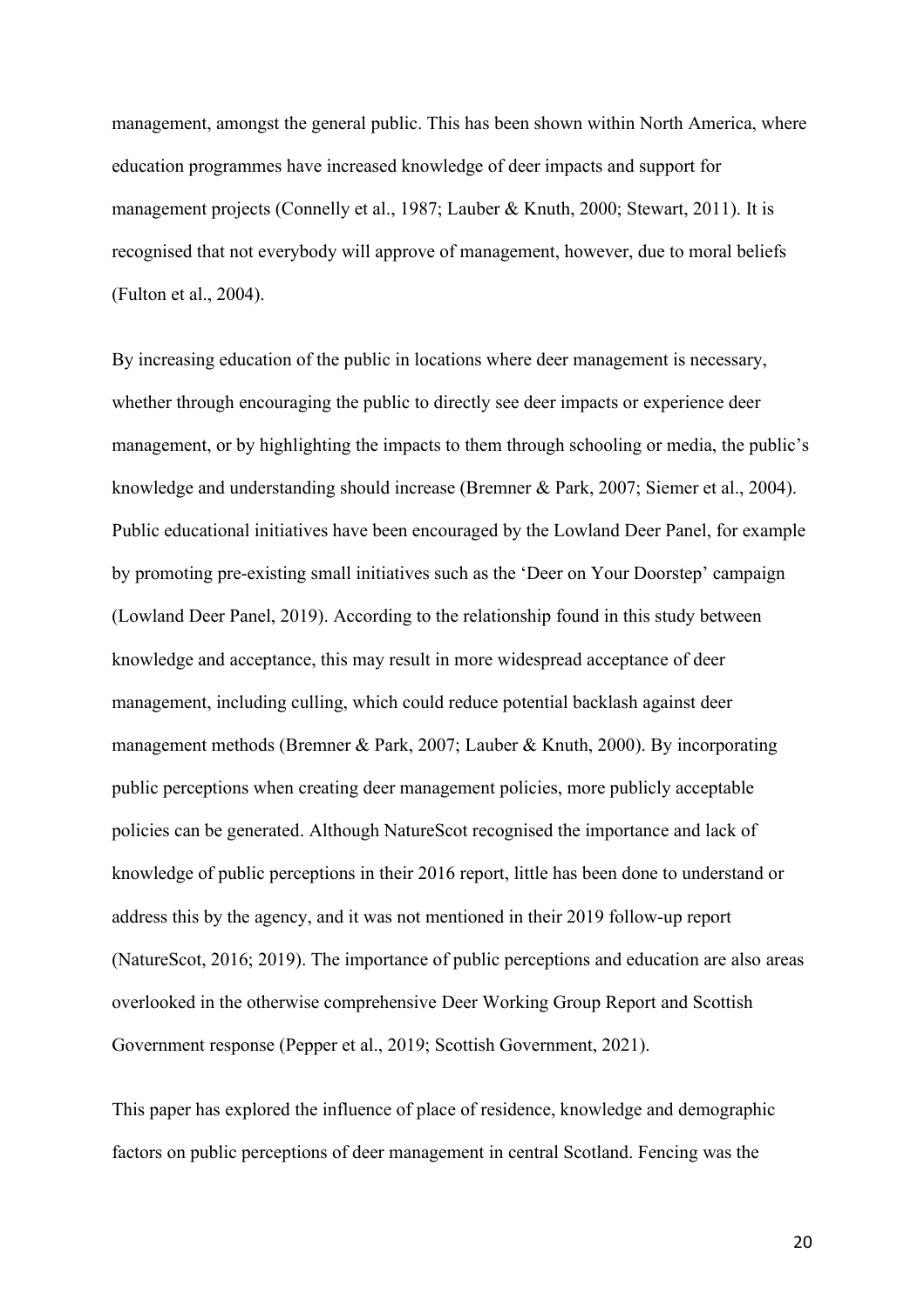management method with the greatest support and culling the second most popular. Stalking for sport was opposed by more than half of respondents, and there were conflicting opinions about the role of sporting estates in deer management. In this study, rural-urban place of residence had a very limited effect on public perceptions of deer management, with gender, experience in land-based sectors and knowledge about deer all playing a more significant role in shaping perceptions. Overall, knowledge levels were the most significant influence on perceptions of deer management; those with higher self-reported knowledge were more supportive of deer management, especially lethal methods. If deer management methods are to be more widely supported, public understanding of deer management needs to be increased, and this may, in turn, help increase the success of deer management measures. Educational outreach initiatives, inclusion in the national curriculum or signposting where deer are present, could help increase understanding of the need for deer (and other wildlife) management where deer impacts are problematic.

This novel study has provided an enhanced understanding of public perceptions of deer management in Scotland, and how these are affected by place of residence, knowledge and demographic factors. It has the potential to contribute to more informed and effective deer management policies, thereby helping to reduce potential conflicts, and highlights the need for public perceptions of deer management to be incorporated within policy-making. Despite the importance of public perceptions being largely ignored by the recent reports on deer management in Scotland, further studies in this area could provide greater understanding of potential areas of contestation, leading to more proactive and effective land management decision-making.

#### **Acknowledgments:**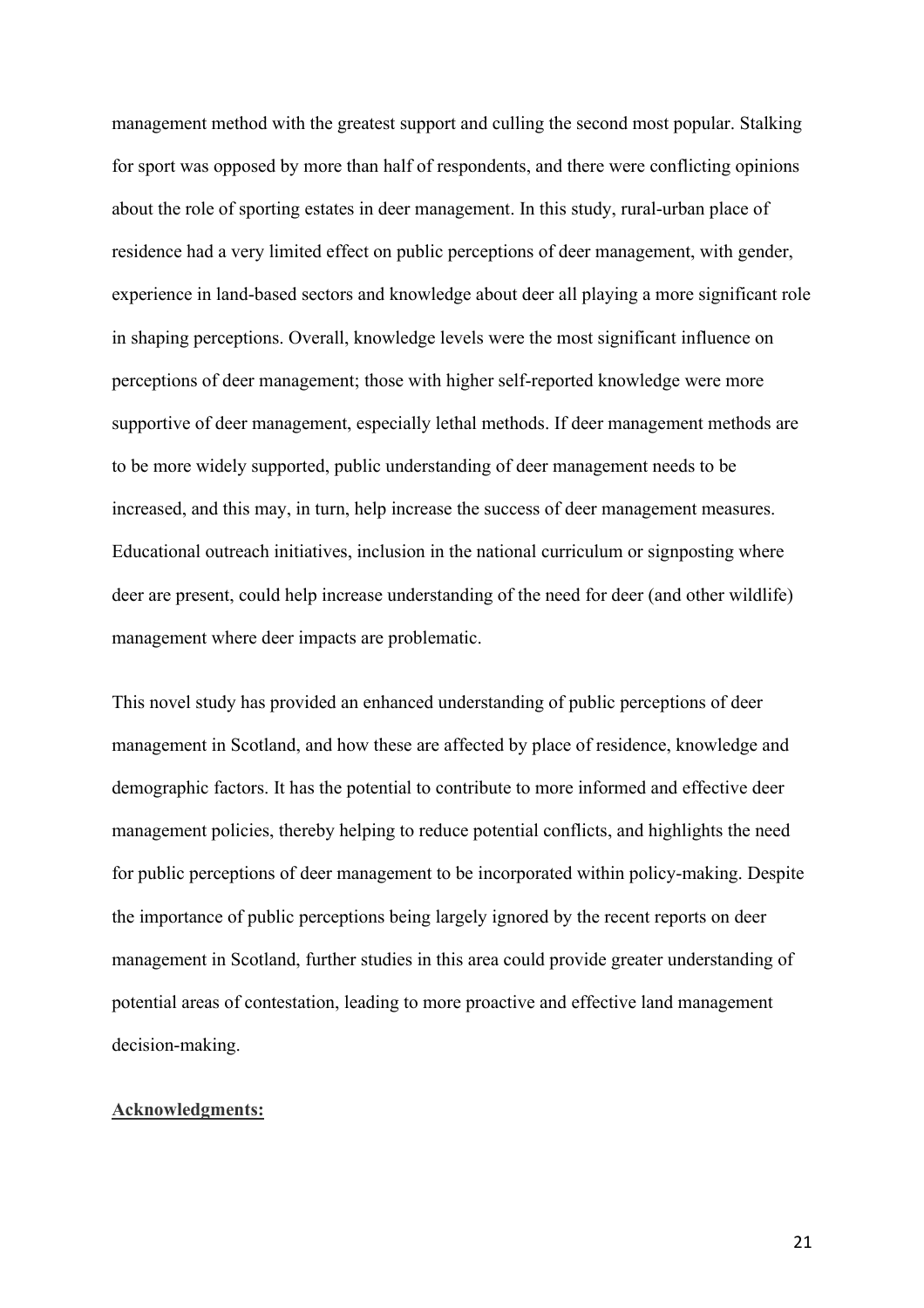We are very grateful to our survey respondents in Stirling, Callander and Killin, and also to the two anonymous reviewers whose comments improved the clarity of this paper.

## **Declaration of interest statement**

No interests to declare.

## **References**

- Albon, S., McLeod, J., Potts, J., Brewer, M., Irvine, R. ., Fraser, D., & Newey, S. (2019). *Updating the estimates of national trends and regional differences in red deer densities on open-hill ground in Scotland.* https://www.nature.scot/snh-research-report-1149 updating-estimates-national-trends-and-regional-differences-red-deer
- Archibugi, D., & Lundvall, B. (2001). *The globalised learning economy*. Oxford University Press.
- Bremner, A., & Park, K. (2007). Public attitudes to the management of invasive non-native species in Scotland. *Biological Conservation*, *139*(3–4), 306–314.
- British Deer Society. (2017). *Deer Distribution Survey*. Deer Distribution Survey. https://bds.org.uk/index.php/research/deer-distribution-survey

Bryman, A. (2016). *Social Research Methods* (5th ed.). Oxford University Press.

Connelly, N. A., Decker, D. J., & Wear, S. (1987). Public Tolerance of Deer in a Suburban Environment: Implications for Management and Control. *Third Eastern Wildlife Damage Control Conference (1987)*, *8*, 207–218.

https://www.jstor.org/stable/3781115?seq=1&cid=pdf-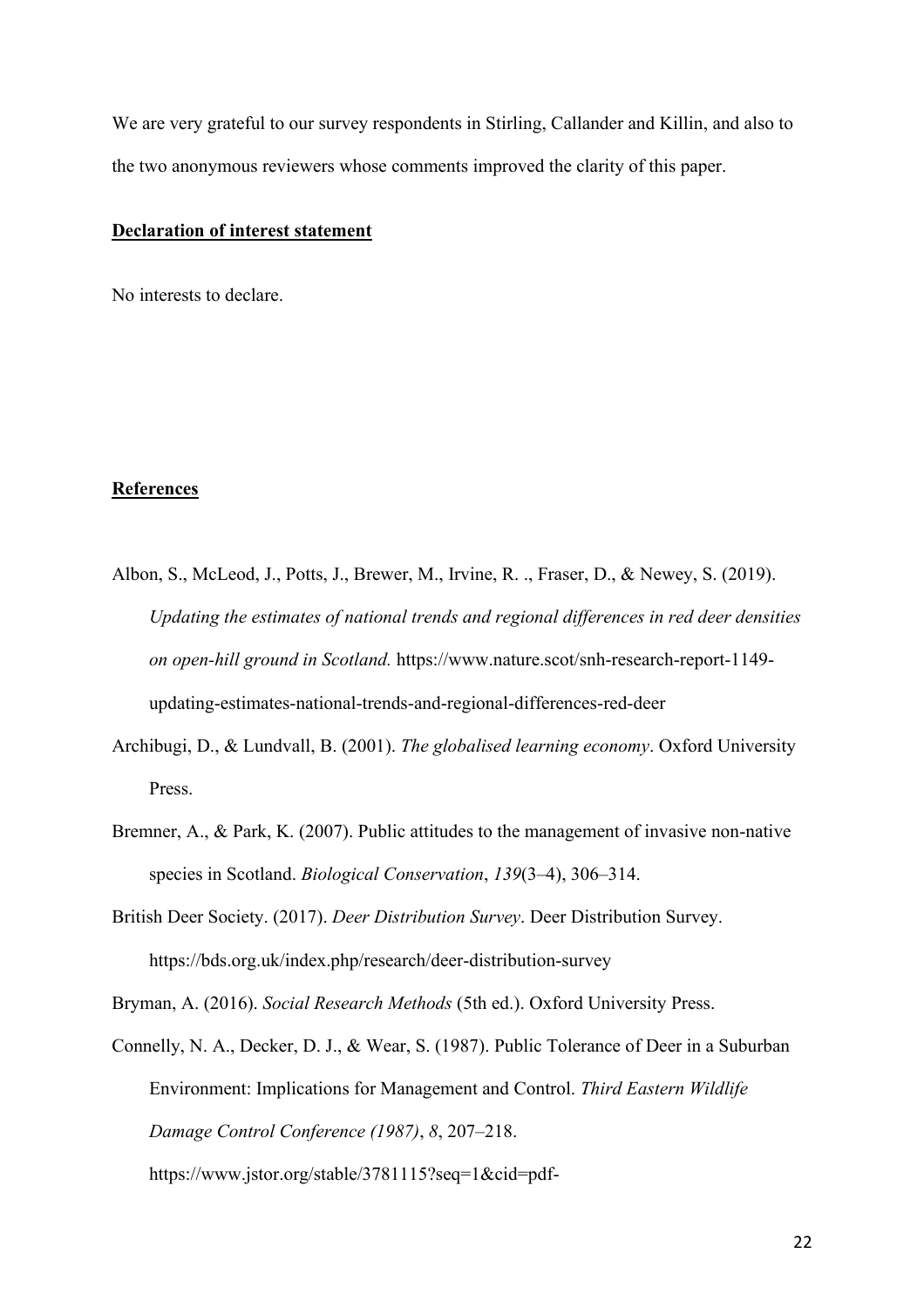reference#references\_tab\_contents

- Côté, S. D., Rooney, T. P., Tremblay, J.-P., Dussault, C., & Waller, D. M. (2004). Ecological Impacts of Deer Overabundance. *Annual Review of Ecology, Evolution, and Systematics*, *35*(1), 113–147.
- Creswell, J., & Clark, V. (2018). *Designing and conducting mixed methods research* (3rd ed.). SAGE Publications.
- Dahlgreen, W. (2015). *Majority still support the fox hunting ban.* YouGov. https://yougov.co.uk/topics/politics/articles-reports/2015/01/09/british-people-stillsupport-fox-hunting-ban
- Dandy, N., Ballantyne, S., Moseley, D., Gill, R., Peace, A., & Quine, C. (2011). Preferences for wildlife management methods among the peri-urban public in Scotland. *European Journal of Wildlife Research*, *57*(6), 1213–1221.
- Dandy, N., Ballantyne, S., Moseley, D., Gill, R., Quine, C., & van der Wal, R. (2012). Exploring beliefs behind support for and opposition to wildlife management methods: A qualitative study. *European Journal of Wildlife Research*, *58*(4), 695–706.
- Dandy, N., Ballantyne, S., Moseley, D., & Quine, C. (2009). *The management of roe deer in peri-urban Scotland*.

https://www.forestresearch.gov.uk/documents/4867/SERG\_Roe\_deer\_in\_periurban\_Scotland\_research\_summary.pdf

- Dolman, P., Fuller, R., Gill, R., Hooton, D., & Tabor, R. (2010). Escalating ecological impacts of deer in lowland woodland. *British Wildlife*, *21*(4), 189–192. https://www.britishwildlife.com/article/volume-21-number-4-page-242-254
- Dougherty, E. M., Fulton, D. C., & Lime, D. (2001). *Deer management in Cuyahoga Valley National Park: A study of local residents' attitudes*. http://www.npshistory.com/publications/cuva/deer-mgt-2001.pdf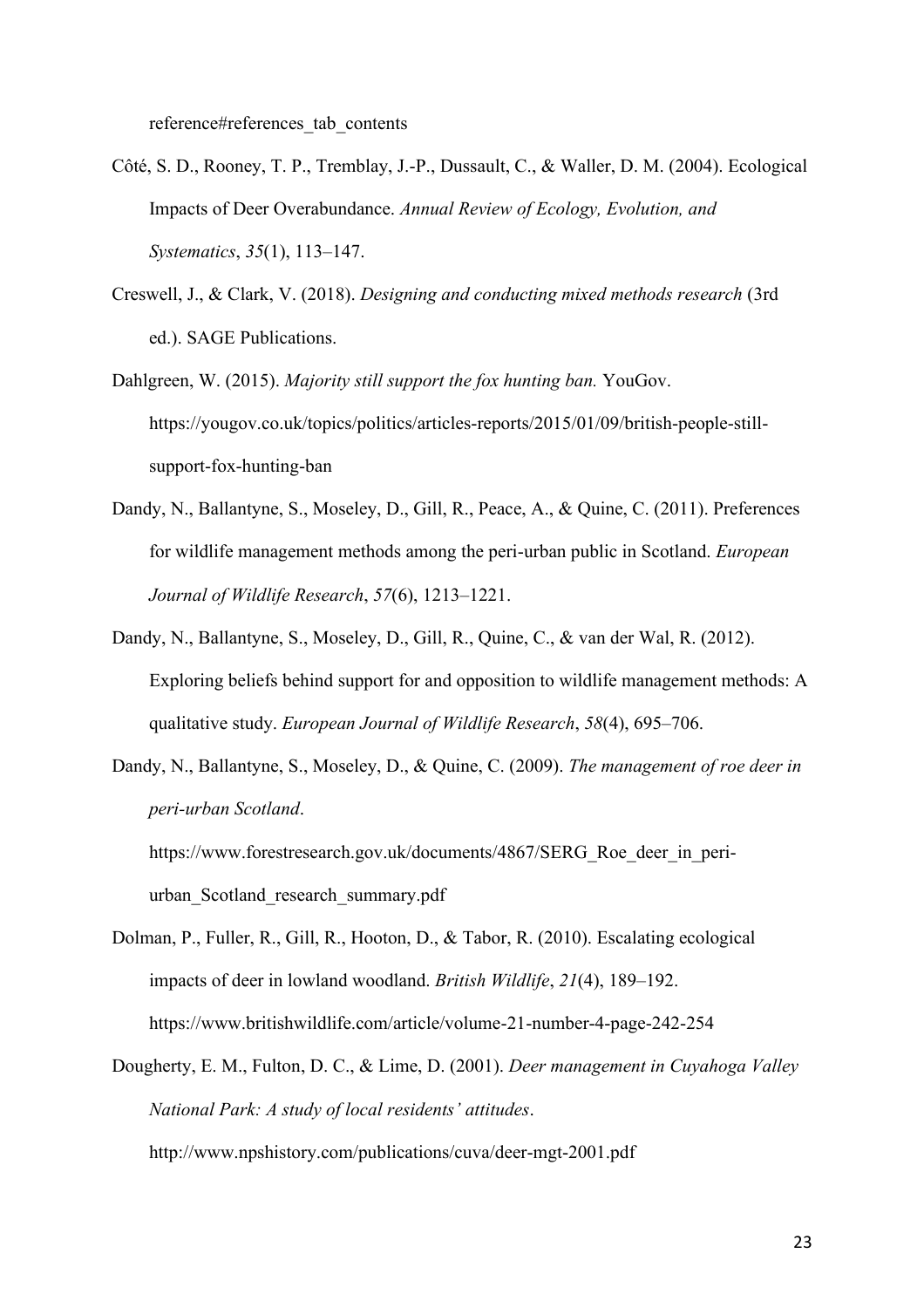- Enticott, G. (2015). Public attitudes to badger culling to control bovine tuberculosis in rural Wales. *European Journal of Wildlife Research*, *61*(3), 387–398.
- Fiorini, S., Yearley, S., & Dandy, N. (2011). Wild Deer, Multivalence, and Institutional Adaptation: The "Deer Management Group" in Britain. *Human Organization*, *70*(2), 179–188.
- Fulton, D. C., Skerl, K., Shank, E. M., & Lime, D. W. (2004). Beliefs and attitudes toward lethal management of deer in Cuyahoga Valley National Park. *Wildlife Society Bulletin*, *32*(4), 1166–1176.
- Gilbert, L., Maffey, G. L., Ramsay, S. L., & Hester, A. J. (2012). The effect of deer management on the abundance of Ixodes ricinus in Scotland. *Ecological Applications*, *22*(2), 658–667.
- Gill, R. M. A., & Beardall, V. (2001). The impact of deer on woodlands: The effects of browsing and seed dispersal on vegetation structure and composition. *Forestry*, *74*(3), 209–218.
- Green, D., Askins, G., & West, P. (1997). Public opinion: obstacle or aid to sound deer management? In *Wildlife Society Bulletin* (Vol. 25, Issue 2). https://www.jstor.org/stable/3783456?seq=1&cid=pdfreference#references\_tab\_contents
- Green, S. (2013). *Public perceptions of wild deer management: pilot study*. https://media.nature.scot/record/~6dbbb0c8d3
- The Guardian (2020). *The Guardian view on game shooting: the threat is to nature, not sport.* https://www.theguardian.com/commentisfree/2020/oct/12/the-guardian-view-ongame-shooting-the-threat-is-to-nature-not-sport

Harrison, C. M., Burgess, J., & Filius, P. (1996). Rationalizing environmental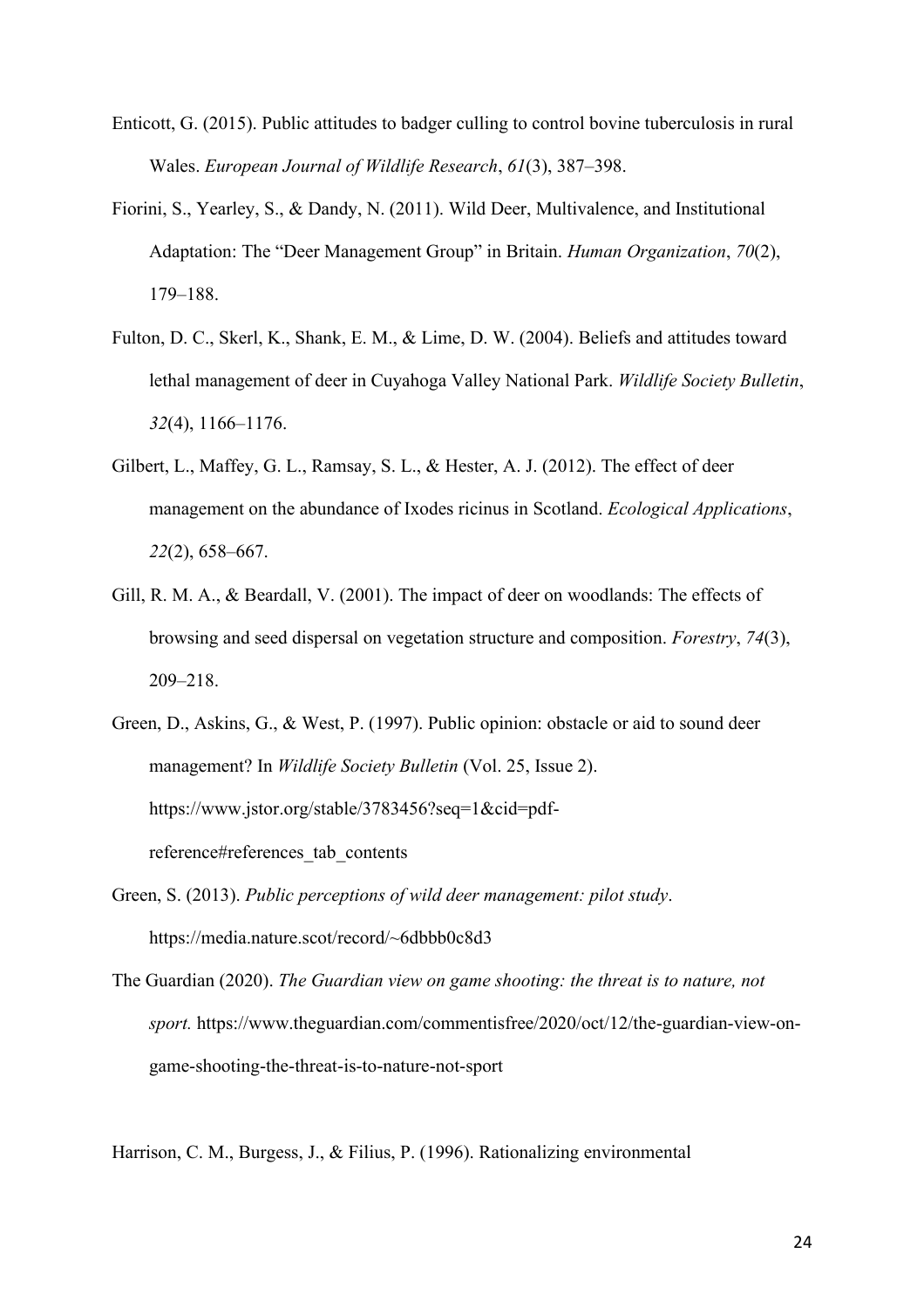responsibilities. *Global Environmental Change*, *6*(3), 215–234.

- Heberlein, T. A., Heberlein, T. A., & Ericsson, G. (2005). Ties to the countryside: Accounting for urbanites attitudes toward hunting, wolves, and wildlife. *Human Dimensions of Wildlife*, *10*(3), 213–227.
- House of Commons. (2004). *PUBLIC OPINION ON HUNTING - Early Day Motions*. UK Parliament. https://edm.parliament.uk/early-day-motion/24915/public-opinion-onhunting
- Ipsos MORI. (2016). *Attitudes to Hunting 2016*. https://www.ipsos.com/ipsos-mori/enuk/attitudes-hunting-2016
- Kellert, S., & Berry, J. (1987). Attitudes, Knowledge, and Behaviours toward Wildlife as Affected by Gender. *Wildlife Society Bulletin*, *15*(3), 363–371.
- Kilpatrick, H. J., & LaBonte, A. M. (2003). Deer hunting in a residential community: The community's perspective. *Wildlife Society Bulletin*, *31*(2), 340–348. https://www.jstor.org/stable/3784312?seq=1&cid=pdfreference#references\_tab\_contents
- Langbein, J. (2019). Deer-Vehicle Collision (DVC) data collection and analysis 2016 2018. In *Scottish Natural Heritage Research Report No. 1158*.
- Lauber, T. B., Anthony, M. L., & Knuth, B. A. (2001). Gender and ethical judgements about suburban deer management. *Society and Natural Resources*, *14*(7), 571–583.
- Lauber, T. B., & Knuth, B. A. (2000). *Tailoring Communication about Suburban Deer Management to Stakeholders' Concerns*. http://www.hdru.cornell.edu
- Lee, M. E., & Miller, R. (2003). Managing elk in the wildland-urban interface: Attitudes of Flagstaff, Arizona residents. *Wildlife Society Bulletin*, *31*(1), 185–191. https://www.jstor.org/stable/3784372?seq=1&cid=pdfreference#references\_tab\_contents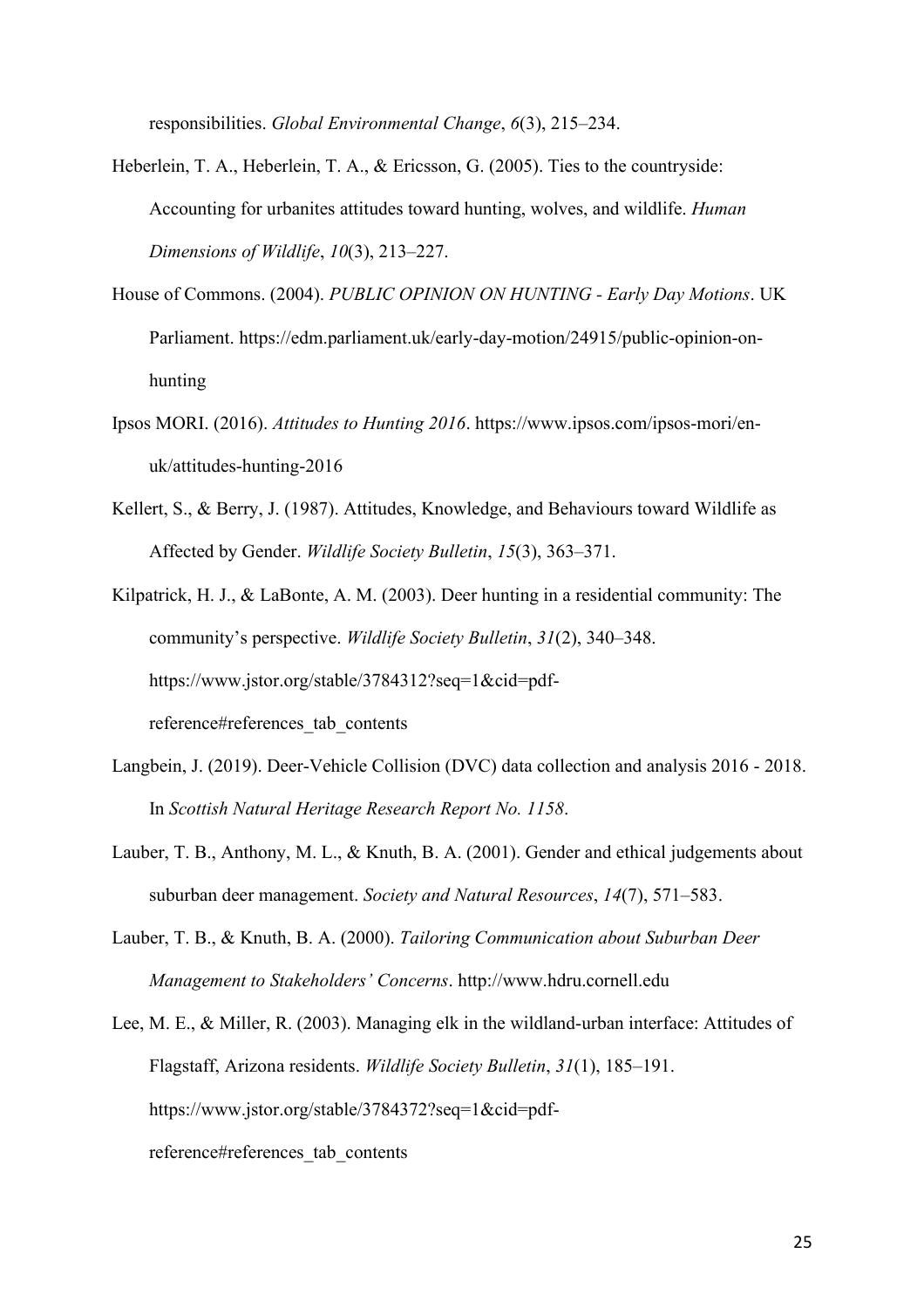- Lowland Deer Panel (2019) *Lowland Deer Panel Report to Scottish Natural Heritage.*  https://www.nature.scot/professional-advice/land-and-sea-management/managingwildlife/managing-deer/lowland-deer-pane
- MacMillan, D. C., Leitch, K., Wightman, A., & Higgins, P. (2010). The management and role of highland sporting estates in the early twenty-first century: The owner's view of a unique but contested form of land use. *Scottish Geographical Journal*, *126*(1), 24–40.
- Marsden, T., Andrew, F., Murdoch, J., Lowe, P., & Munton, R. (1993). *Constructing the countryside: an approach to the rural development*. UCL Press.
- McCance, E. C., Decker, D. J., Colturi, A. M., Baydack, R. K., Siemer, W. F., Curtis, P. D., & Eason, T. (2017). Importance of Urban Wildlife Management in the United States and Canada. *Mammal Study*, *42*(1), 1–16.
- McGuirk, P., & O'Neill, P. (2016). Using Questionnaires in Qualitative Human Geography. In I. Hay (Ed.), *Qualitative Research Methods in Human Geography*. Oxford University Press.
- NatureScot (2012). *Code of Practice on Deer Management*. https://www.nature.scot/codepractice-deer-management
- NatureScot (2016) *Deer Management in Scotland: Report to the Scottish Government from NatureScot.* https://www.nature.scot/deer-management-scotland-report-scottishgovernment-scottish-natural-heritage-2016
- NatureScot (2019) *Assessing Progress in Deer Management: Report to the Scottish Government from NatureScot*. https://www.nature.scot/assessing-progress-deermanagement-naturescot-report-scottish-government-2019
- PACEC. (2016). *The Contribution of Deer Management to the Scottish Economy* (Issue September). http://www.deer-management.co.uk/wp-content/uploads/2016/02/Final-25FEB.pdf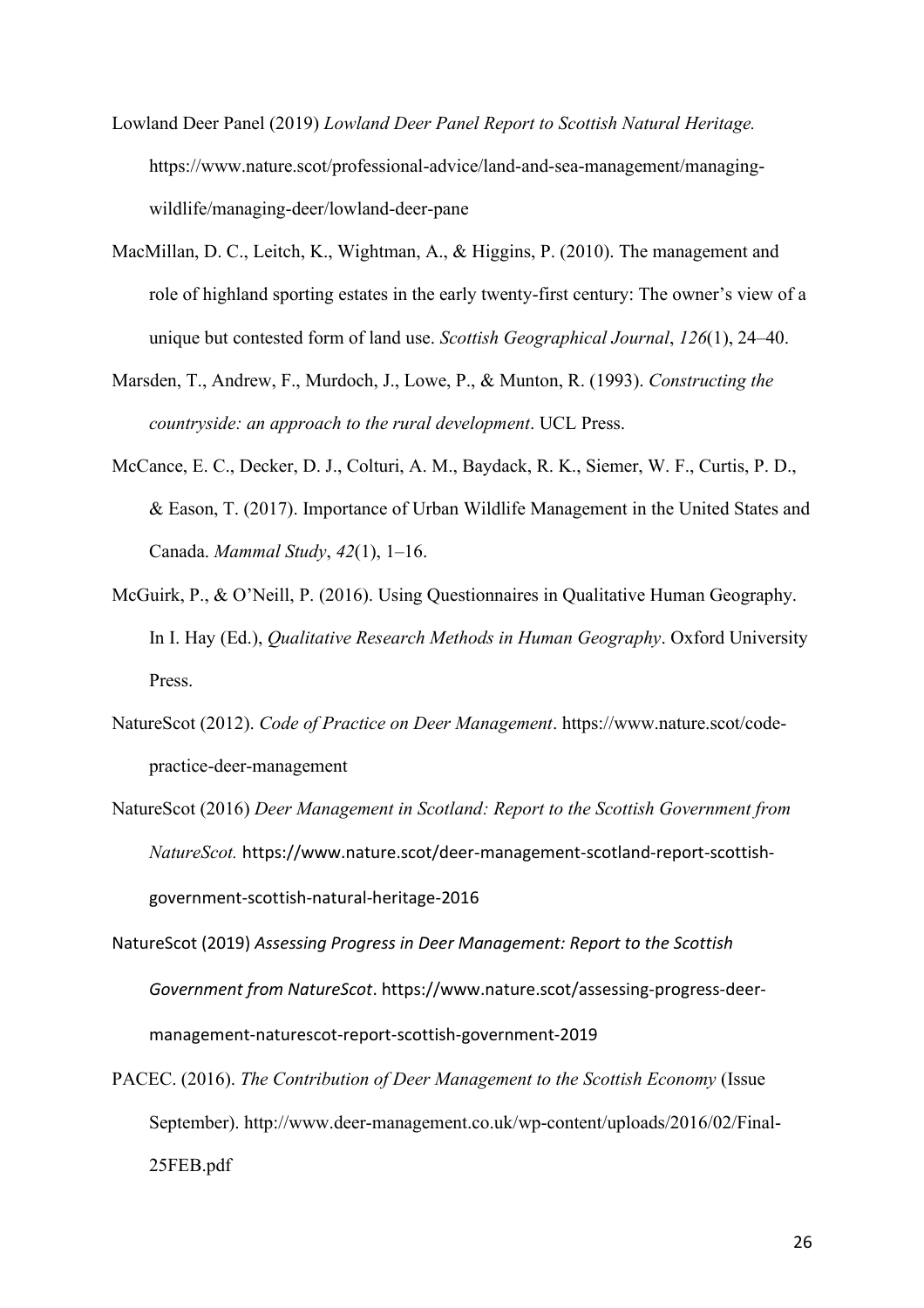- Pepper, S., Barbour, A., & Glass, J. (2019). *The Management of Wild Deer in Scotland: Report of the Deer Working Group*. https://www.gov.scot/publications/managementwild-deer-scotland/pages/2/
- Philip, L. J., & Macmillan, D. (2003). Public perceptions of, and attitudes towards, the control of wild animal species in Scotland. In *Scotecon.net*. https://tinyurl.com/ydcjfomk
- Putman, R., Langbein, J., & Staines, B. (2004). *Deer and road traffic accidents: A review of mitigation measures: costs and cost-effectiveness*. http://www.deercollisions.co.uk/webcontent/ftp/NFjuly2004rta\_rjp.pdf
- Scotland's Census. (2011). *Area Profiles | Census Data Explorer | Scotland's Census*. Scotland's Census. https://www.scotlandscensus.gov.uk/ods-web/area.html
- Scottish Government. (2014). *Scotland's Wild Deer A National Approach: Including 2015 – 2020 Priorities*. https://www.nature.scot/scotlands-wild-deer-national-approach-2015- 2020-priorities
- Scottish Government (2021). *Scottish Government Response to the Report from the Deer Working Group on 'The management of wild deer in Scotland'.*  https://www.gov.scot/publications/deer-working-group-recommendations-scottishgovernment-response/
- Siemer, W. F., Lauber, T. B., Chase, L. C., Decker, D. J., McPeake, R. J., & Jacobson, C. A. (2004). Deer / elk management actions in suburban environments: What will stakeholders accept? *Proceedings of the 4th International Urban Wildlife Symposium*, 228–237.

https://pdfs.semanticscholar.org/4ad1/3c3fcfced1051d68906d18bfe65083a8836f.pdf

Stewart, C. M. (2011). Attitudes of Urban and suburban residents in Indiana on deer management. *Wildlife Society Bulletin*, *35*(3), 316–322.

Stirling Council. (2019). *Population Statistics - Stirling*.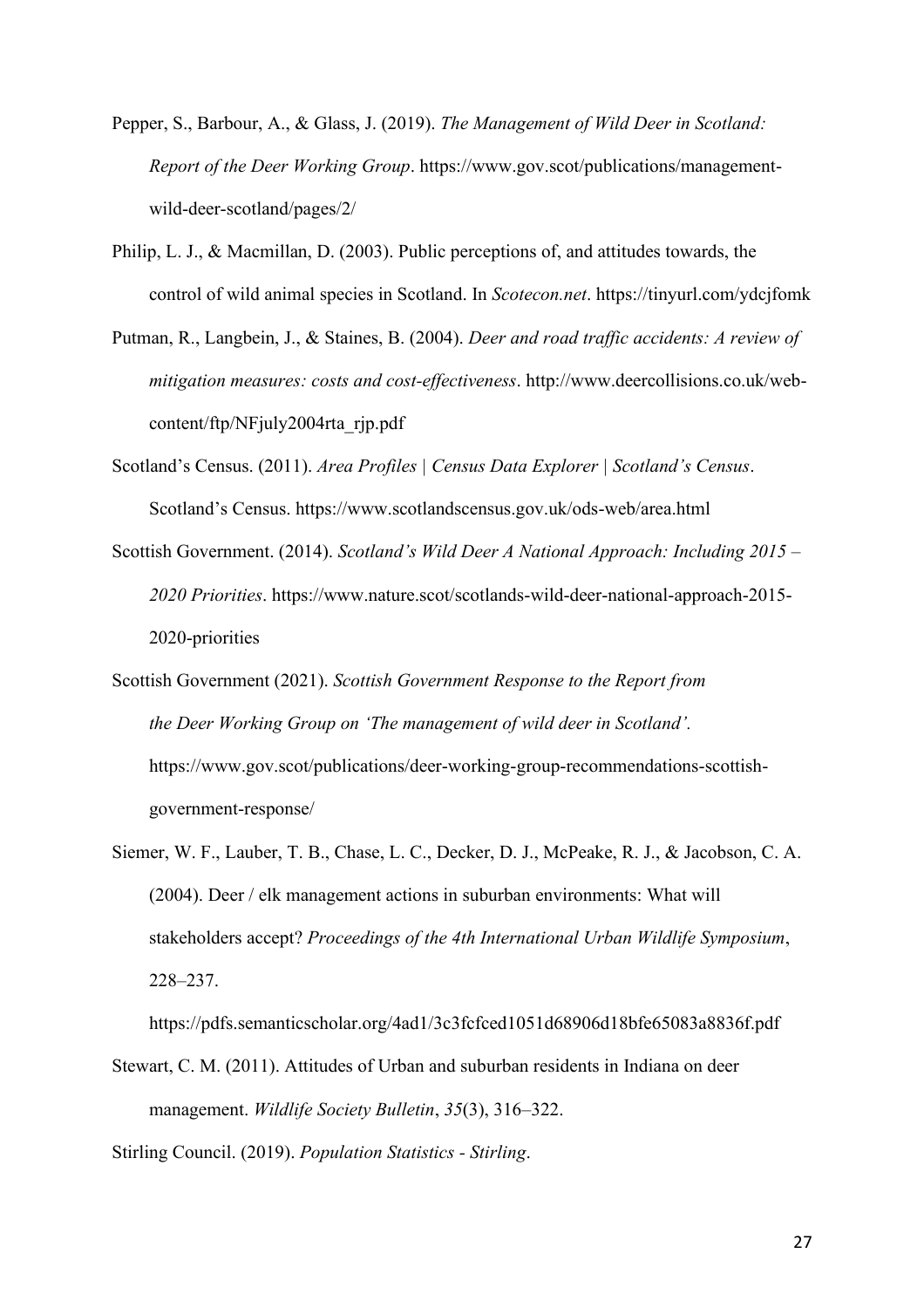https://www.stirling.gov.uk/licensing-legal/births-marriages-death/population-statistics/

- Urbanek, R. E., Nielsen, C. K., Davenport, M. A., & Woodson, B. D. (2012). *Acceptability and Conflict Regarding Suburban Deer Management Methods, Human Dimensions of Wildlife*. *17*(6), 389–403.
- Valente, A, Acevedo, P, Figueiredo, A, Fonseca, C, Torres, R. (2020) Overabundant wild ungulate populations in Europe: management with consideration of socio-ecological consequences. *Mammal Review. 50(4).*
- Van der Wal, R., Miller, D., Irvine, J., Fiorini, S., Amar, A., Yearley, S., Gill, R., & Dandy, N. (2014). The influence of information provision on people's landscape preferences: A case study on understorey vegetation of deer-browsed woodlands. *Landscape and Urban Planning*.*124*, 129–139.
- Vroom, V., & Pahl, B. (1971). Relationship among age and risk taking among managers. *Journal of Applied Psychology*, *55*(5).
- Warren, C. R. (2009). *Managing Scotland's Environment* (2nd ed.). Edinburgh University Press.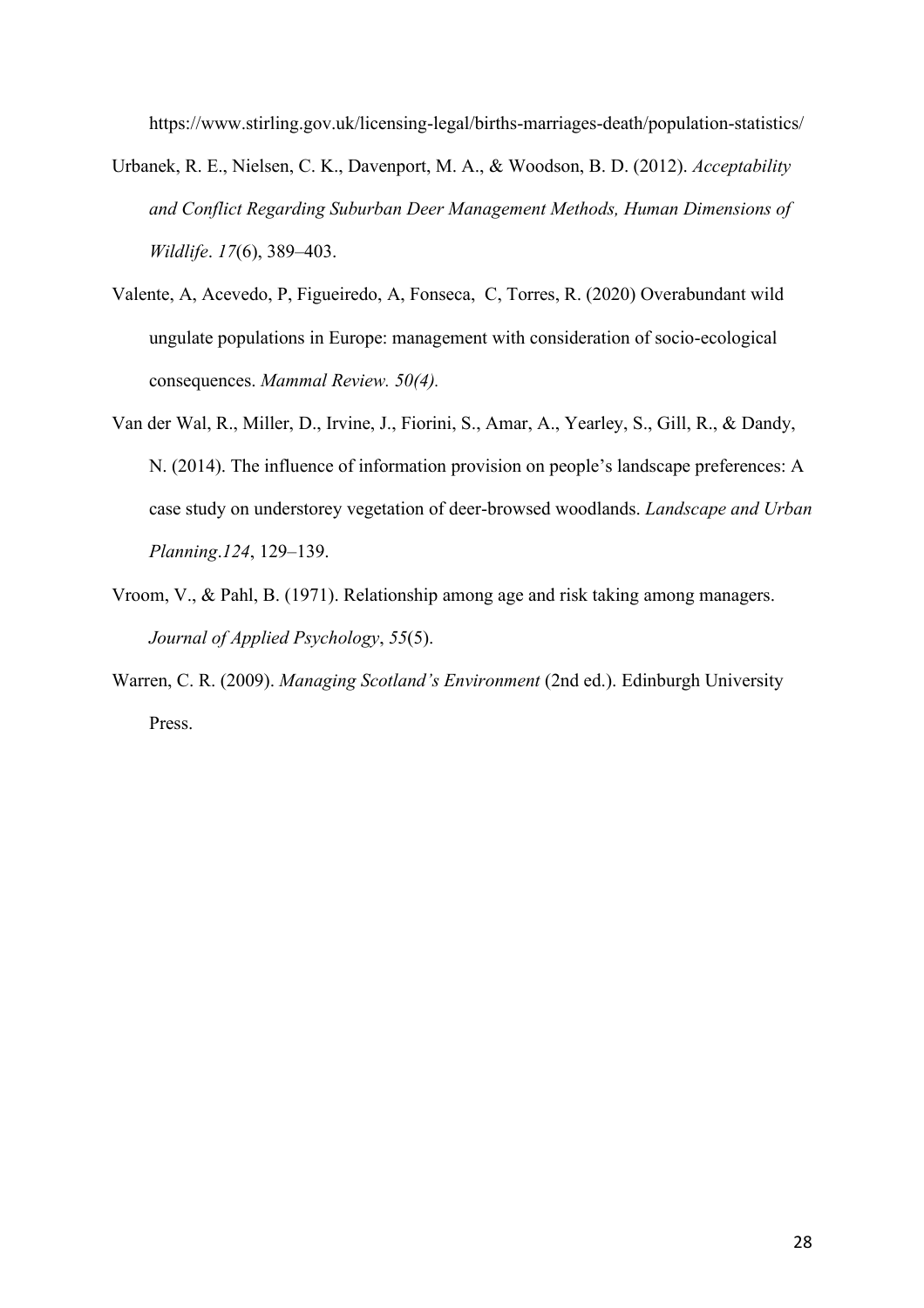# **Tables with captions**

*Table 1: Socio-demographic attributes of respondents and comparable 2011 Census data for* 

*Stirling Council Area.*

| Socio-demographic attributes of<br>participants |                               | <b>Stirling</b><br>(urban)<br>(%) | <b>Callander</b><br>/ Killin<br>(rural)<br>(%) | Socio-demographic<br>attributes<br>(comparable<br>groupings on 2011<br>census) | 2011 Census-<br><b>Stirling</b><br><b>Council Area</b><br>(%) |
|-------------------------------------------------|-------------------------------|-----------------------------------|------------------------------------------------|--------------------------------------------------------------------------------|---------------------------------------------------------------|
| Age                                             | 18-35                         | $\overline{4}$                    | 8                                              | 18-29                                                                          | 21                                                            |
|                                                 | 36-45                         | 9                                 | 11                                             | $30 - 44$                                                                      | 23                                                            |
|                                                 | $46 - 55$                     | 19                                | 13                                             | $45 - 59$                                                                      | 26                                                            |
|                                                 | 56-65                         | 31                                | 25                                             | 60-64                                                                          | 8                                                             |
|                                                 | 66-75                         | 26                                | 27                                             | $65 - 74$                                                                      | 12                                                            |
|                                                 | $76+$                         | 11                                | 16                                             | $75+$                                                                          | 10                                                            |
| Gender                                          | Male                          | 52                                | 47                                             | Male                                                                           | 48                                                            |
|                                                 | Female                        | 48                                | 53                                             | Female                                                                         | 52                                                            |
| <b>Highest educational</b>                      | <b>None</b>                   | $\overline{3}$                    | 11                                             | No qualification                                                               | 22                                                            |
| attainment level                                | <b>Standard</b>               | $\overline{2}$                    | 6                                              | <b>Level 1: Standard</b>                                                       | 20                                                            |
|                                                 | Grades/                       |                                   |                                                | <b>Grades or</b>                                                               |                                                               |
|                                                 | <b>GCSEs</b> or<br>equivalent |                                   |                                                | equivalent                                                                     |                                                               |
|                                                 | Highers/ A                    | 13                                | 29                                             | Level 2 or 3:                                                                  | 25                                                            |
|                                                 | <b>Levels</b> or              |                                   |                                                | <b>Higher Grades/</b>                                                          |                                                               |
|                                                 | equivalent                    |                                   |                                                | <b>HNC</b> or equivalent                                                       |                                                               |
|                                                 | Undergraduate                 | 32                                | 35                                             | Level 4: Degree or                                                             | 33                                                            |
|                                                 | degree                        |                                   |                                                | above                                                                          |                                                               |
|                                                 | Postgraduate                  | 50                                | 19                                             |                                                                                |                                                               |
|                                                 | degree                        |                                   |                                                |                                                                                |                                                               |
| <b>Experience of land-</b><br>based employment  | Yes                           | 9                                 | 18                                             | N/A                                                                            | N/A                                                           |
|                                                 | No                            | 91                                | 82                                             | N/A                                                                            | N/A                                                           |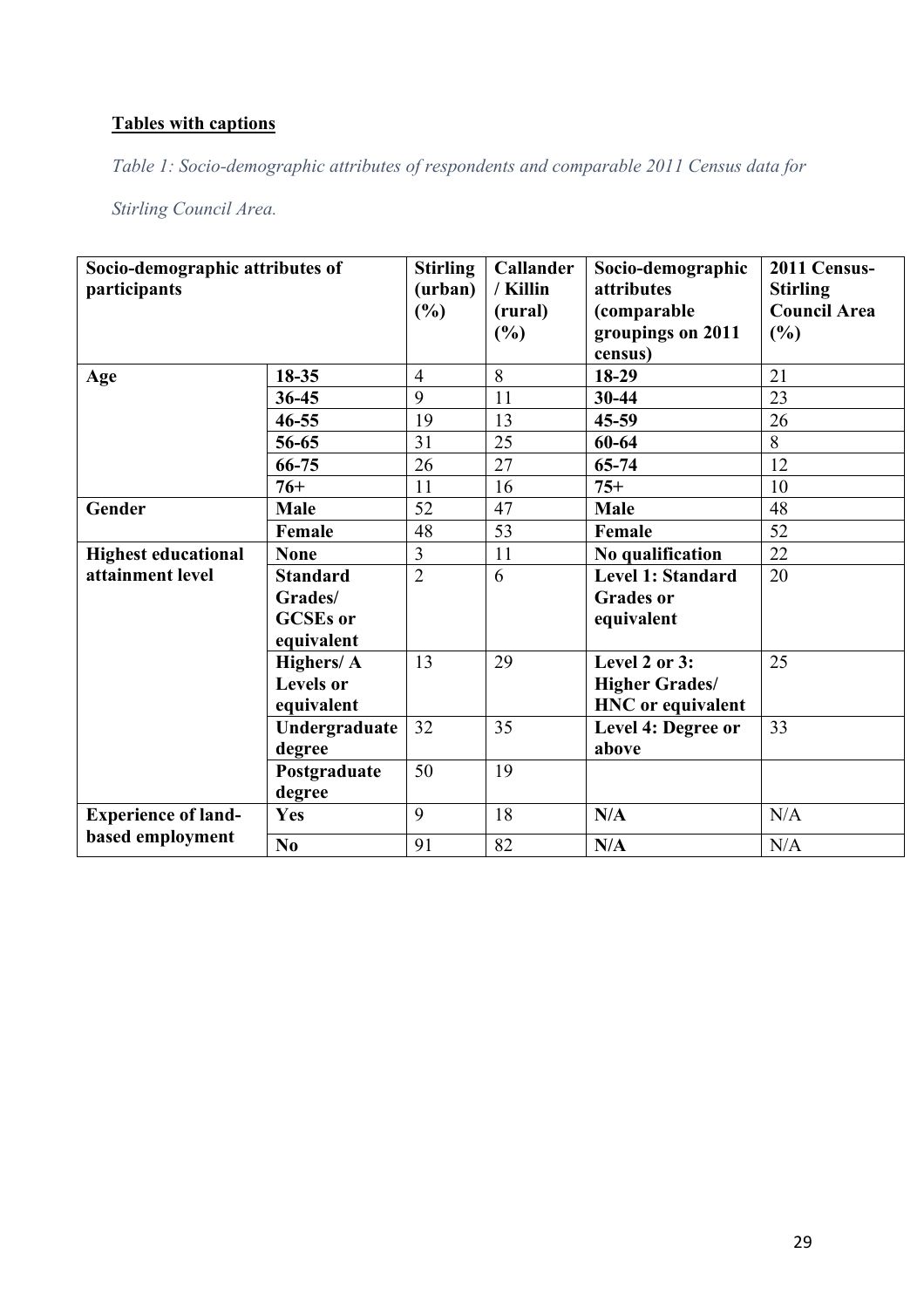|                            | <b>Stirling</b> | <b>Callander and Killin</b> |
|----------------------------|-----------------|-----------------------------|
| Total surveys distributed  | 350             | 350                         |
| Total surveys returned     | 108             | 76                          |
| Total response rate        | 31%             | 22%                         |
| Postal surveys distributed | 150             | 150                         |
| Postal surveys returned    | 71              | 53                          |
| Postal response rate       | 47%             | 35%                         |
| Online surveys distributed | 200             | 200                         |
| Online surveys returned    | 37              | 23                          |
| Online response rate       | 19%             | 12%                         |

*Table 2: Response rates in Stirling, Callander and Killin for the different survey methods.*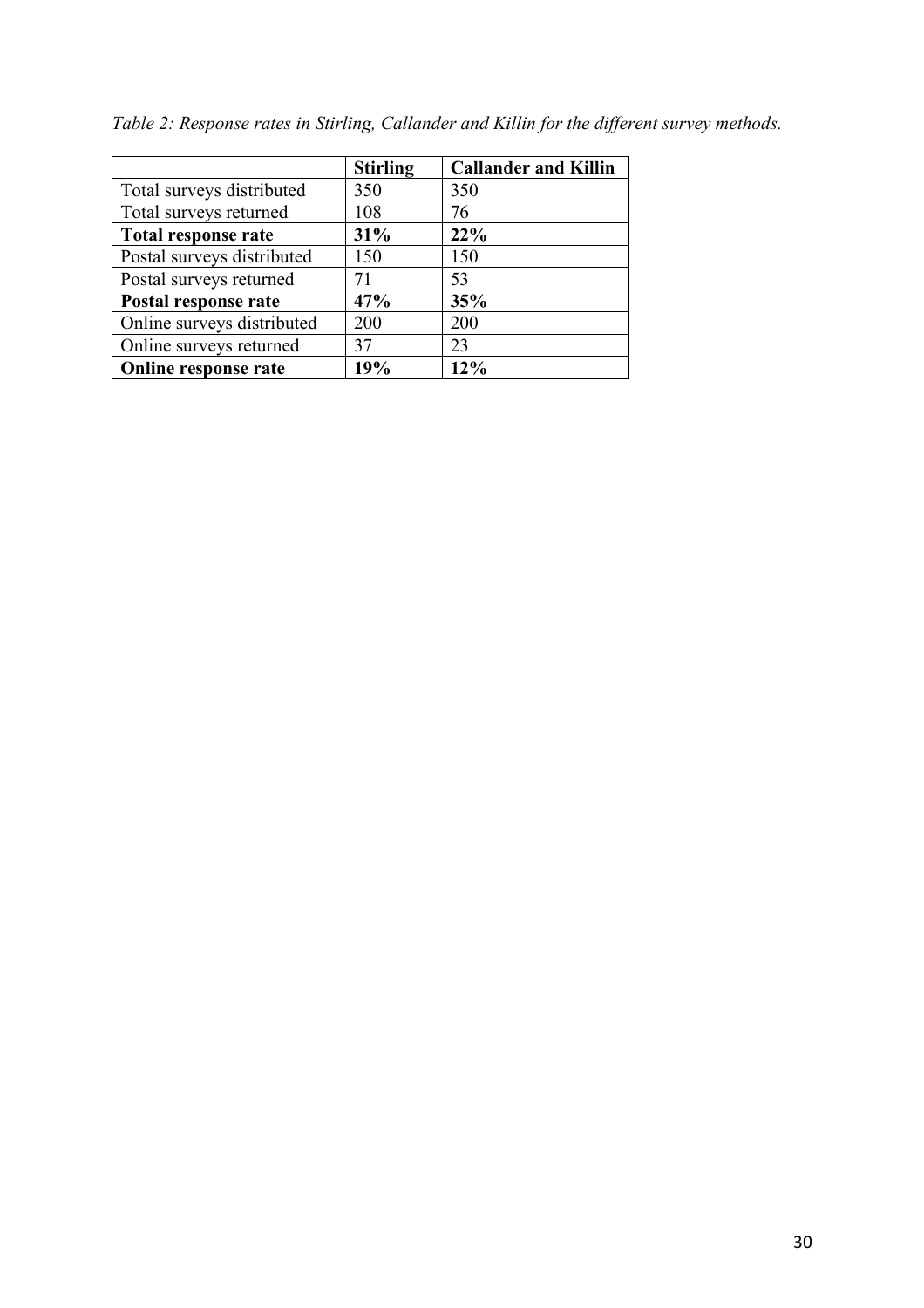# **Figures:**

Figure 1:

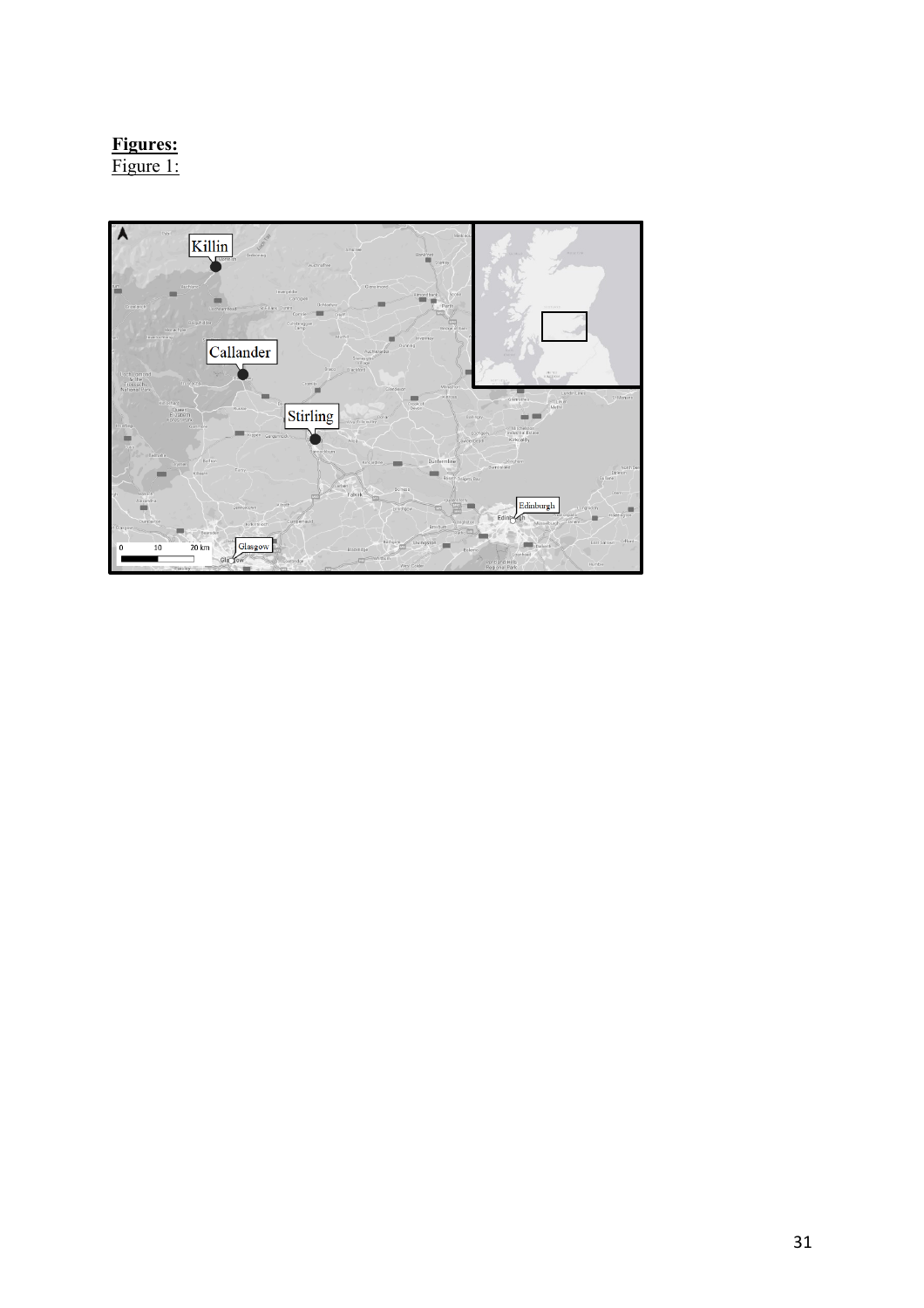# Figure 2:



 $\Box$  First preference  $\Box$  Second preference  $\Box$  Third preference

Fourth preference Fifth preference